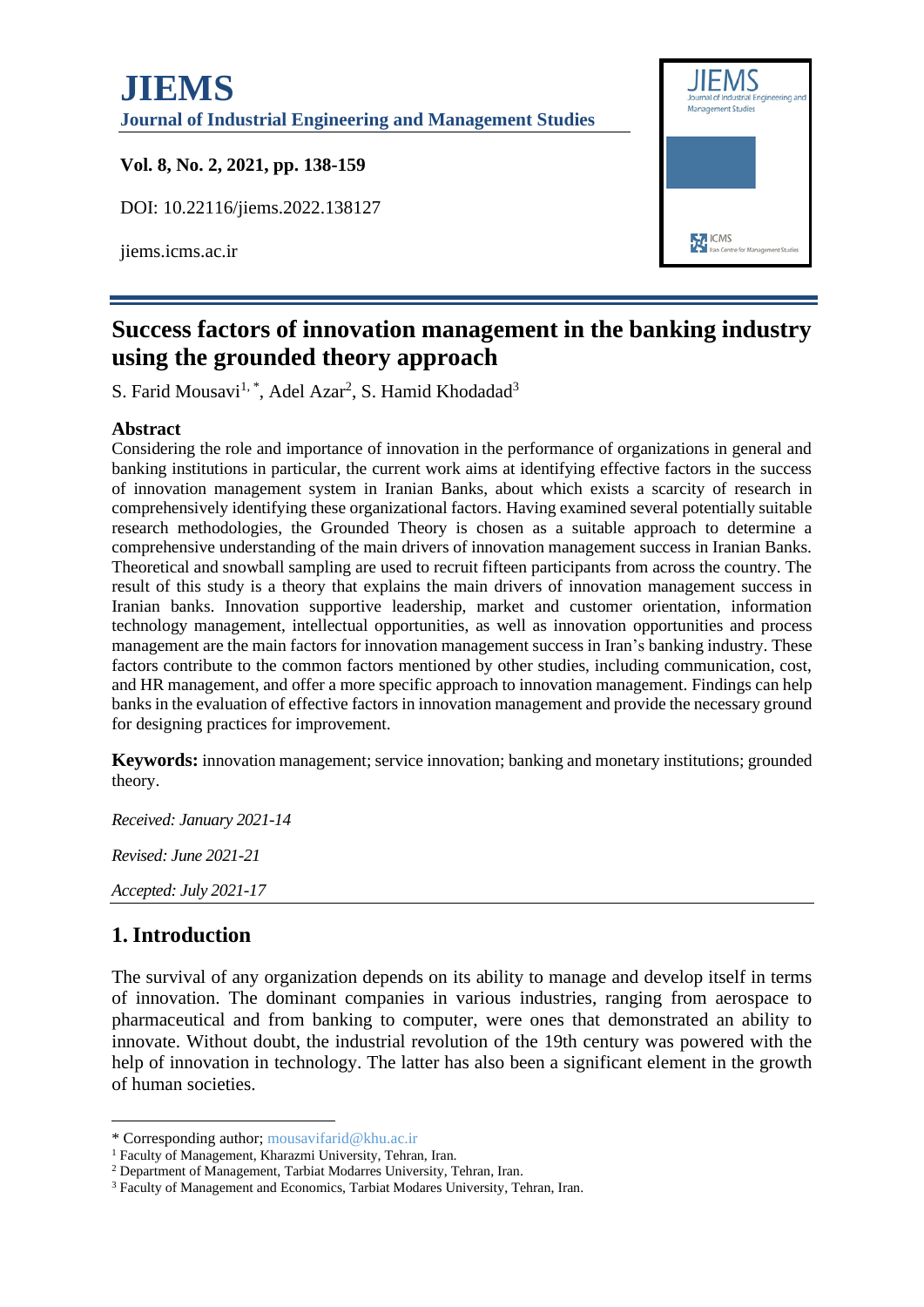The capacity of a firm to manage innovation and bring about transformations will determine the degree to which the firm will enter the industry and the economy. Innovations that need to be managed include organizational innovation, management innovation, commercial or marketing innovation, as well as service innovation (Pearson, 1991). Any organization that can effectively manage its innovations and changes, meet the needs of its customers, accomplish survival, and set itself as a head of its industry should have its management skills and horizons expanded.

The Service sector plays a major role in the economies and it is considered as the most important effective factor in nations' economic growth promotion (Lovelock and Wirtz, 2004). According to Mention (2010), 70 percent of the added value of Organizations for Economic Cooperation and Development (OECD) member countries result from the actions of the service sector. However, banking sector is especially important in service sub-sectors and it is regarded as the engine of the total national economy for national development (Wang et al., 2008). Not only in Iran, but throughout the world, as an important part of the financial system, banks and banking industry, plays a fundamental role in the economic growth and development of a country (Haghnejad et al., 2019). To this end, and due to the lack of development of the stock market and the insurance industry in Iran, Banking is of particular importance in the Iranian economy (Kashefi and Abounoori, 2018). Therefore, it is important to pay attention to the factors that improve their performance.

Most of the literature studies indicate that the innovation has a significant positive relationship with the performance of banking institutions (Kwateng et al., 2013; Uzkurt et al., 2013; Rega, 2017; Tahir et al., 2018). Banks have been turned into dynamic organizations from conservative and constant organizations, and innovation has become especially important in such organizations (Vermeulen, 2004; Iren and Tee, 2018).

There is evidence that the adoption of innovations varies widely across firms and that many organizations do not adopt innovative techniques despite their apparent benefit (Naranjo-Gil, 2009), Banks are no exception (Mare and McKenzie, 2015; Taherparvar et al., 2014). The success of new service development and innovation in banking institutions is not stochastic and success results from integrated management of organizational effective factors (de Brentani, 1993). Banks should meet organization requirements for preserving competitive advantage and ensure continuity of innovative activities in all organizational levels (Drew, 2005). While financial services are globally connected, countries differ about both the way banks operate and market their services and about the consumers who use these services (Nejad, 2016 and Singer et al., 2008). Therefore, we need academic research to provide us with a comprehensive picture. Consequently, a comprehensive understanding of the drivers of innovation remains. The research tries to answer that which drivers are important for innovation success in the banking industry. This study is important to both academics and practitioners. The answer can provide some insight into the gaps between what managers do and what they ought to do to be successful in an innovation management implementation.

The paper is structured as follows: in the next section, the literature review of effective factors of innovation management success in financial institutions is presented. The third section outlines the methodology. The fourth section provides a brief description of the findings and the final section contains a brief conclusion.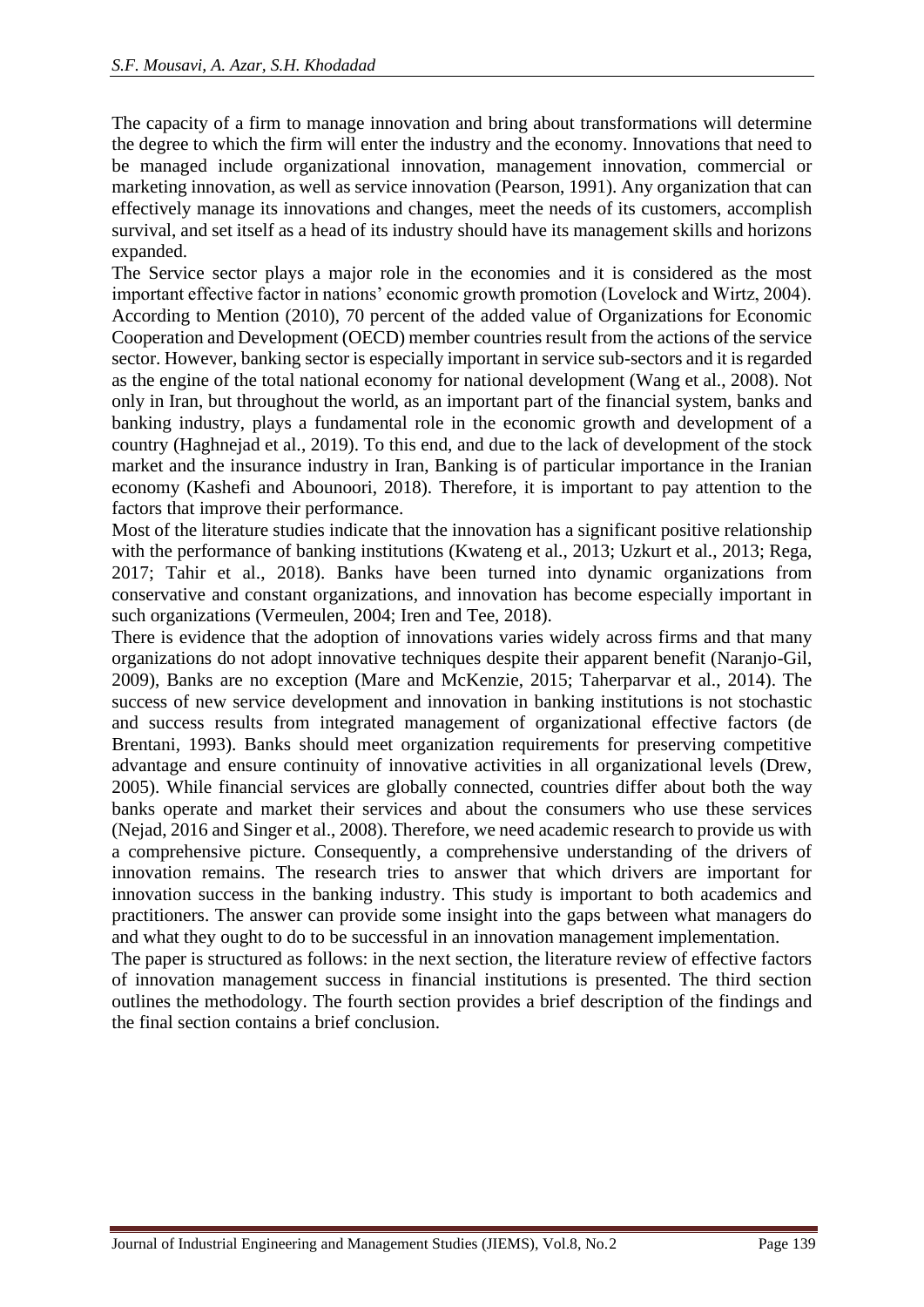# **2. Literature review**

#### **2.1. Innovation management and competitive advantage**

Innovation management include managerial activities which organizations perform innovation under a controlled cycle of unpredictable and complex structures to adjust to the progressions in the internal and external setting. According to Drucker (2003), the notion of innovation signifies "process" when utilized on its own but it implies the control and management of innovation in executions when the notion is utilized as innovation management.

Competitive advantage portrays an organization's advantage taking among its competitors by building better value for customers. To create competitive advantage, there are several ways such as achieving price and quality advantages against competitors, immediately responding to fluctuating customer needs and gaining new market opportunities maintaining customer value before competitors (Şimşek & Akin, 2003). Building about new market opportunities and manufacturing new goods and services is achieved by making and executing innovation. To attain this objective, the process from rise of innovation as a notion to commercialization and marketing needs to be managed both accurately and efficiently. The techniques for this have to be executed in accordance with a plan and they need to be updated with fluctuating circumstances.

There are principles for organizations to gain competitive advantage in a global competition. Firstly, all the value systems have to be managed. Also, the resources need to be continually developed and research, innovation, and change must be sustainable. Also, innovative firms need to embrace the rules known as Seven Innovation Rules to gain advantages from the process of innovation: form a solid leadership on innovation strategy and portfolio decisions, incorporate innovation in companies' business attitude, choose the amount and form of innovation suited for companies' business, oversee the relation between creativity and value capture, acknowledge knowledge and people network as the fundamental unit for inside and outside the organization, and build the metrics and prizes (Davila & Epstein, 2006).

Integrity and coherence in many areas need to exist for innovation management. Factors including organizational culture, current technology, human factor, team management, productivity as well as research and development must be contemplated synchronously. The main drive for innovation and change is technology. Theoretical and empirical studies uncover that it plays a significant role in the manufacturing of new products and process and it reformulates the rules of competition by altering foundations of industrial structure. Through research and development, companies create new strategies for innovation and increase their market share. The human factor creates the foundation of organizational success in innovation; hence, the orientation and interest of people to the innovation needs to be encouraged. By creating environmental circumstances, innovation could be created. Nonetheless, successful innovation needs the support and execution of high-level management. In places where innovation leads to great changes, leadership requires a dangerous, risky, and expensive learning and change level. Management must sustain a high-quality business environment that meets employees' needs, builds their talents, and supports their professions. Through empowerment and involvement practices, innovative conduct must be supported. Moreover, by cross-functional teamwork, being one of the most significant channels for communication, varying perspectives can be brought together and creativity can be triggered. Acknowledging the value of new information and knowledge, absorbing and implementing them portrays the ability of an organization at identifying innovative output (Prajogo & Ahmed, 2006).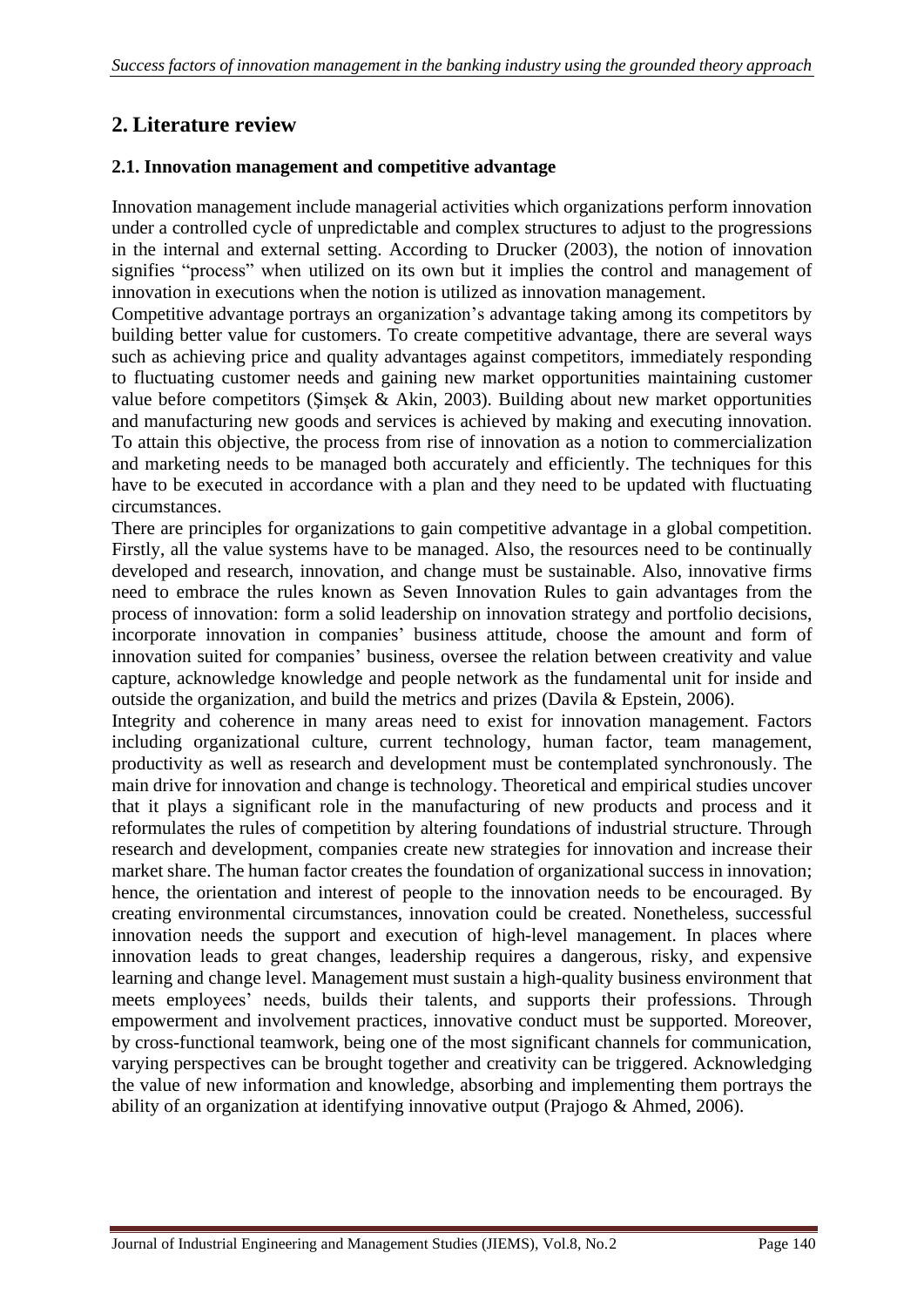#### **2.2. Innovation management in the banking industry**

From a resource-based view, an enterprise must have the asset, capability, and motivation needed to successfully carry out innovations and corresponding changes (Zhang, 2020). According to Easingwood and Storey (1991), rarely is it possible to explain the success of new services in financial institutions by an index and various factors explain new service success. Identification of target market and creating a constructive relationship with it, organization's communicative strategy, product support network design, market research, comprehensive quality (including product characteristics, service delivery conditions, etc.), consistency with other products and support from staff, IT management and low costs are among the most important factors in the success of modern banking services. Oldenboom and Abratt (2000), investigated banking and insurance system in Africa and identified following factors as the success factors in delivery of new products: resources and skills (including skills in information technology, advertising and promoting the products, research and development, market research, financial resources, commitment of the organization's management, delivery of new services), product advantages (including product and service quality, high value compared to the cost, way of service delivery), attempt for making culture for using new products, participation and interaction between employees and organizational units, accurate planning and defining of new products and services development process, understanding customer needs, initial tests of new products prior to their bulk offer, accuracy in predicting the actions in product development and post-development phases including appropriate time to introduce the product, product introduction requirements, and instructions and etc. Avlonitis et al. (2001), stated effective organizational factors in promoting novel banking service development within three classes: actions of novel services development process, the formality of novel services development process including documentation of practices, clearly assigned responsibilities and systematic conduct and compilation of bylaws and guidelines, and staff participation from different organizational units in delivery of new services. They classified innovations in banking institutions in six categories, and specified current practices in the above three enabler groups for success in every innovation classes. Menor and Roth (2007), mentioned the following success factors of novel service innovation in banking institutions: new services development process, market management, new service development strategy, organizational culture supportive of new services development and organization's information technology experience. Tipu (2011), reviewed academic publications on innovation management in banks and found out following factors as effective factors in innovation management in monetary organizations: Communication management, cost management, human resource management, information security, considering the legal issues and confidence making for the organization and stakeholders, technology, organization's policy, structure, leadership, competitors and organizational culture. Nekrep (2013), examines innovation activities in banks and insurance companies in Slovenia. The efficient new financial services development process and the impact of three core factors (i.e., marketing synergy, organizational culture, and market characteristics) on the success of the service are stressed. Mahmoud et al. (2016), demonstrate that market orientation has a significant association with innovation while learning orientation has a significant impact on innovation using a developing country (i.e. the Ghanaian banking domain) as a study context. Das et al. (2018), explore internal barriers that influence the effectiveness of projects within large European bank focusing on potentially disruptive and radical innovations. a restrictive mindset (overzealous risk management), an unsupportive organizational structure inertia caused by local systems architecture, a lack of exploiting new ideas by the firm, the not-invented-here syndrome, and a lack of fundamental internal R and D, are perceived as key barriers to potentially disruptive and radical innovation of financial services firms. Finally, [Chaudhry](https://www.emerald.com/insight/search?q=Naveed%20Iqbal%20Chaudhry) et al. (2020), identify barriers to financial product innovation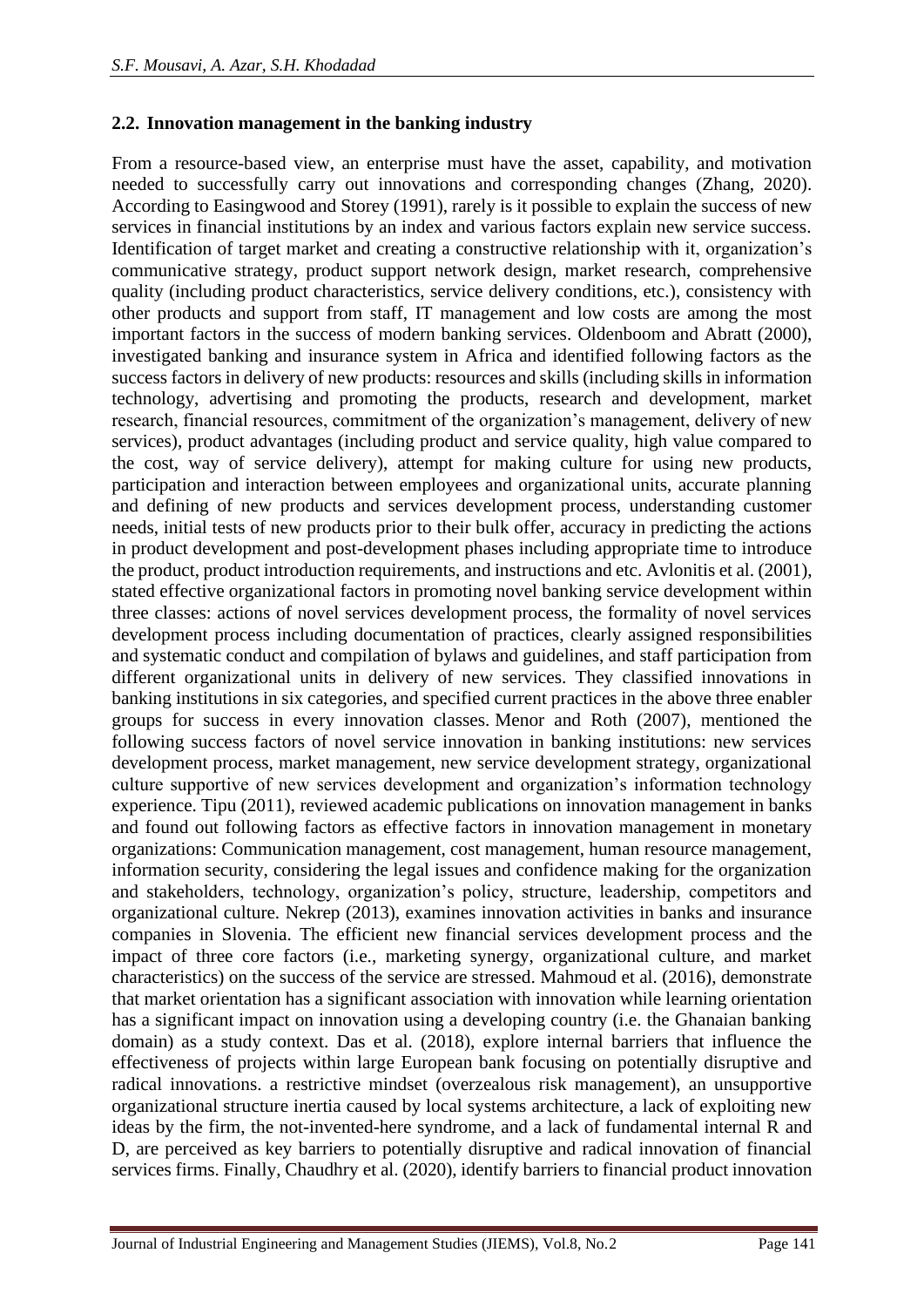in the Islamic banks (IBs) of Pakistan. They classify the nine most important barriers to product innovation in the IBs in Pakistan, including high innovation cost; lack of customer awareness; the difference of school of thoughts between members of Shari'ah board; non-compatibility between product design department and members of Shari'ah board; lack of research and development; non-acceptability of the concept of Islamic banking; lack of training regarding a new product; imitation of a new product by competitors; and the limited use of new product development tools. In Table 1, a summary of the aforementioned effective factors in innovation management in the banking industry is outlined and compared with the six factors determined in our study.

| <b>Other Studies</b>                                          | <b>Current Study</b>                       |  |
|---------------------------------------------------------------|--------------------------------------------|--|
| Organizational Culture Supportive of New services Development | Leadership                                 |  |
| Market Management                                             | IT Management                              |  |
| <b>Communication Management</b>                               | <b>Intellectual Capital Management</b>     |  |
| <b>Cost Management</b>                                        | Market & Customer Management               |  |
| <b>HR</b> Management                                          | <b>Innovation Opportunities Management</b> |  |
| <b>Information Security</b>                                   | <b>Innovation Process Management</b>       |  |

**Table 1. Summary of other studies' and current study's success factors in innovation management**

Some other articles have also evaluated and report the impact of individual criteria on bank innovation, such as: An efficient new service development process (Menor et al., 2002 ; Martovoy and Mention 2016), Leadership (Johne and Harborne, 2003), Organizational Culture (Uzkurt et al., 2013), organizational learning (Blazevic and Lievens, 2004) employees' involvement (Tipu, 2014), Intellectual capital (Al-Khalil et al., 2014), Customer knowledge management (Taherparvar et al., 2014 and Taghizadeh et al., 2018), Organizational Learning Capability (Kiziloglu, 2015).

In all, in the literature, most scholars have so far accepted that innovation in banks is a complex phenomenon and Although some drivers reported in the literature as an innovation success factor in the banks and banking industry, to date, there is a scarcity of research comprehensive identifying organizational factors, as well as how they interact and communicate, thus the concept remains fuzzy and poorly defined, especially in countries like Iran. The manuscript tries to fulfill this gap.

# **3. Research method**

Given the limited research and theory regarding a comprehensive understanding of the main drivers of innovation management success in Iranian Banks, a qualitative research approach has chosen, following Strauss and Corbin (1990). A grounded theory (GT) approach was employed to determine the main drivers of innovation management success in Iranian banks, as well as found how they responded to the innovation success of the organization. GT is a systematic qualitative research method introduced by Glaser and Strauss in 1967 (Charmaz, 2000). Bryman (2004), argues that what makes grounded theory distinctive from other inductive methods is that this approach is very strong in generating theories out of data. GT study allows researchers to explore a phenomenon from a new perspective and therefore derive conceptual and theoretical bases for behavioral processes from the collected data (Strauss and Corbin, 1990). Grounded approach is used for introduction, exploration, and descriptive studies for the phenomena – where there is limited research (Aldiabat and Le Navenec, 2011).

Grounded theory is a method in which theories; concepts, hypotheses, and propositions are derived directly from data, instead of deriving from the previous assumptions, other research or existing theoretical frameworks (Powell, 1999). Overall, this approach turns data obtained from data sources to a set of codes, common codes to the categories and categories to the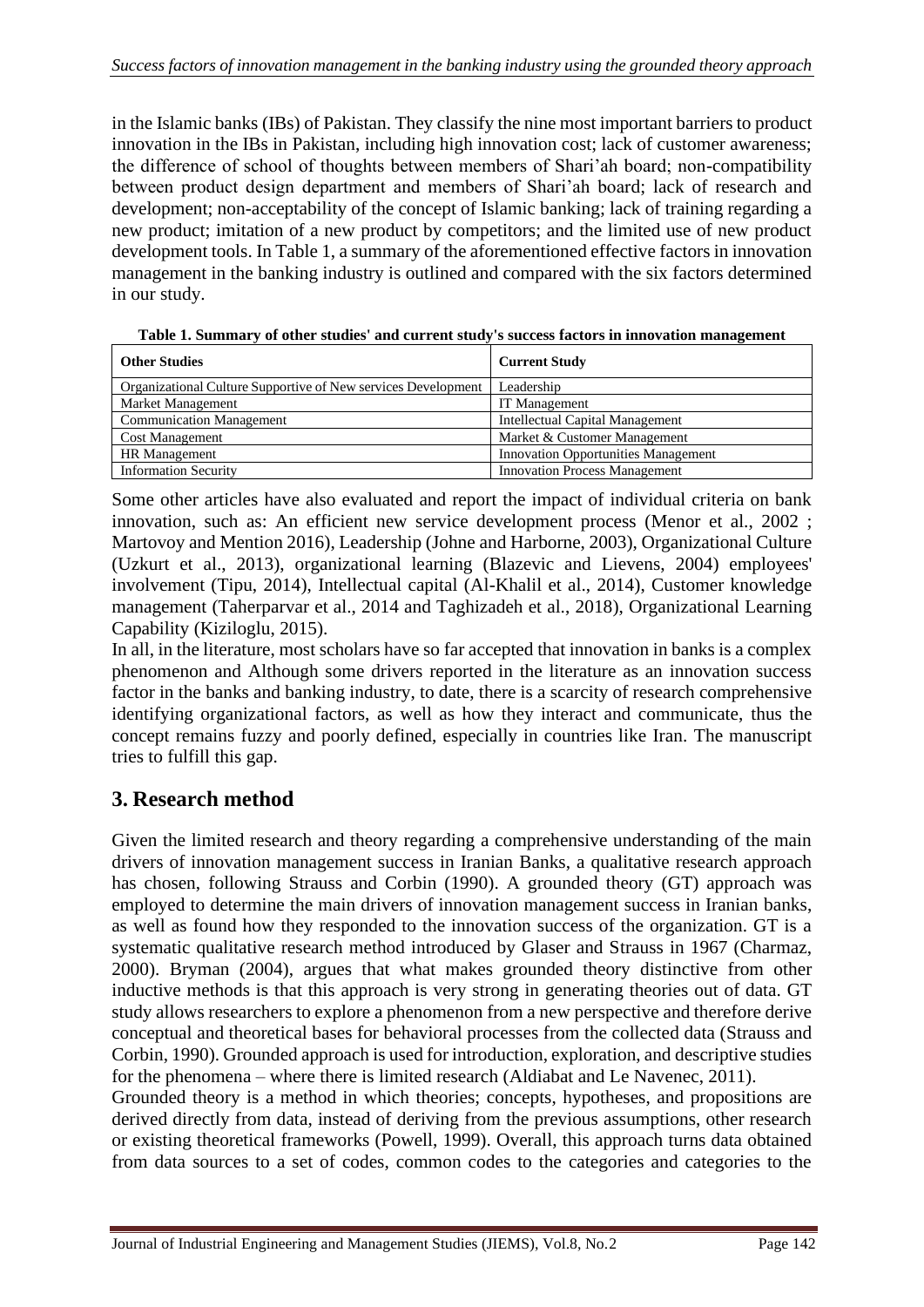theory. To this end, Strauss and Corbin (1990), consider the theory resulting from such a process as a product of an inductive approach obtained from the study of a phenomenon. An important point to note is that after Glaser and Strauss separated their way into developing grounded theory, two main schools emerged (Glaser, 1978, 1992; Strauss and Corbin, 1990, 1998). According to Jantunen and Gause (2014); Goulding (2001) summarizes the key differences between these two approaches as follows: "Glaser's approach may be seen as risky and unfocused by many who are reluctant to give themselves up to the data and wallow in the creative process. Strauss and Corbin, on the other hand have been accused of stifling creativity by making the methodology overly mechanistic, highly formalistic and inflexible". To avoid confusion over terminology and procedures, it is hence important to recognize the differences between these two approaches. Though acknowledging and recognizing the spirit of Glaser's original version, the data analysis of this study has followed Straussian and Corbin's coding procedures in which the researcher is active and having a general idea of where to begin (Parker and Roffey, 1997).

#### **3.1. Subjects and data collection**

The main idea of grounded theory is that the theorizing is not caused by data available, rather it is conceptualized based on data from the participants who experienced the process (Strauss and Corbin, 1998). The statistical population comprised all Bank managers and staff with at least 10 years' experience in banking industry and has been actively participating in innovation projects, which previously implemented in Iranian banks and tended to disseminate and provide their experiences. Interviewed participants were selected based on two sampling techniques: theoretically and snowball sampling. Theoretical sampling is a core process of grounded theory (Butler et al., 2018). The focus in theoretical sampling is not on the sample but on what that sample has to say which will be helpful in the theory-building process (Qureshi, 2018). In this sampling method, the authors attempt to explore the respective event and phenomenon using ideas and knowledge of the most aware people on the research subject. In other words, sampling type is not random, rather it is deliberately and judging. In addition, Snowball sampling was used in adjunct to theoretical sampling, because of low accessibility to members of a special population (Babbie, 2008). In this case, initially, though a group of participants was selected based on theoretical sampling, due to several problems, some of them opted out of the study and only 5 participants remained. Snowball sampling provided the additional participants for the study. Finally, data were collected through interviews with 15 experts. In GT, methodology there is no rule on how many interviews are adequate; this number depends on the research (Patton, 2002). Many scholars have suggested that researchers should continue until saturation (Guest et al., 2006). Bertaux (1981), defines the saturation of knowledge as gaining the majority of data from the first few interviews and identifying a pattern in answers. From a certain point, other data confirm what the researcher already knows. It should be noted sampling was continued until theoretical saturation. Theoretical saturation is when no new data has emerged with the category, the category finds an appropriate scope, and the relationship between categories is established and confirmed (Strauss and Corbin, 1998). Guest et al. (2006), suggests that 12 interviews are enough to reach saturation.

To ensure research participants were fully informed about the implications of their involvement in the project, each potential interviewee was provided with a project information sheet. In addition, each person who agreed to participate in the research as an interviewee was asked to sign a consent form that confirmed that they had understood the implications of their involvement and that they were willing to participate. Before the interview, each research participant was sent a form to complete with the details of their innovation-related activities experience.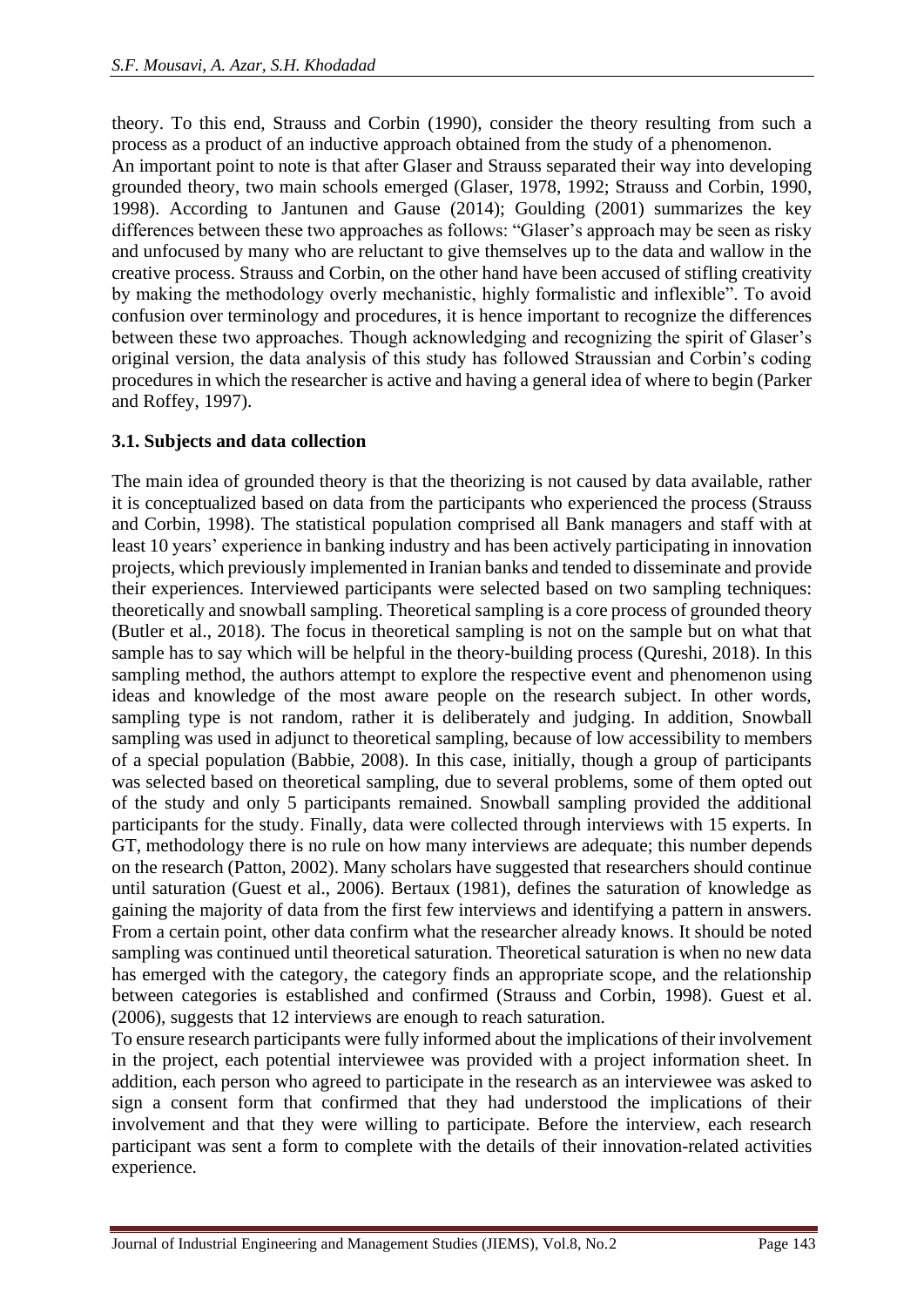The participant details form requested information concerning the participant's total years of experience in the banking industry, the roles that they had performed. The purpose of the collection of this data was to provide a context within which results of the research may be interpreted. Table A1 (see Appendix) provides a summary of these participant details. More data presented in this table shows that the group interviewed possessed a significant depth and breadth of experience.

Interviews were done individually, face to face and deeply and Data were collected through 15 semi-structured in-depth interviews and each interview time varied between one to three hours and was primarily conducted in Persian. The voice for each interview was recorded for detailed analysis, utilized for coding, modification and taking feedback. A semi-structured questionnaire provides necessary flexibility with open questions for the extraction of facts and it creates order in data collection. Adolph et al. (2012), suggested a literature review in data collection should be done with a delay so that influence of previous concepts on the theory developed from the data is prevented. Thus, the author considered broad literature reviewed after the sixth interview and respective categories were used during the research process. It should be noted theoretical sampling was continued until theoretical saturation. Theoretical saturation is when no new data has emerged with the category, the category finds an appropriate scope, and the relationship between categories is established and confirmed (Strauss and Corbin, 1998). In this case, no new information was obtained from interview 12, but to ensure, the interview continued until 15.

#### **3.2. Research reliability and validity**

The concepts of reliability and validity are inappropriate for grounded theory (Brown et al., 2002). In studies that are based on grounded theory some other terms are used to refer to the quality of a study (Takhar, and Ghorbani, 2014). Eight verification methods or strategies are mainly used to validate qualitative findings. It is recommended to utilize at least two such strategies in any study (Creswell, 2007). In addition to observing the necessary steps and phases for grounded theory-based research which ensures the reliability of the results (Creswell and Miller, 2000; Yin, 2003), the following methods were also used in the current work for ensuring the validity of results.

- **Triangulation**: There are some forms of triangulation (Denzin, 1978). Data triangulation is used in this research. According Crawford et al. (2020), triangulation can be carried out in three ways, using information from multiple sources: literature, collecting data from multiple sources or using multiple methods, and sharing data analysis and interpretation with multiple coders. They further states, although all three forms of triangulation are not required for every conclusion, the more the better. For this purpose, in this case interview was done with managers and staffs of different banks and also with individuals at different organizational levels. And also information from multiple sources in the literature was used, and multiple coders were used to code, some of them, and interpret the data.
- **Peer Review**: Ideas, the model, and categories were shared with 5 professors and 6 Ph.D. students in Industrial Engineering and Management disciplines who were familiar with the concepts of innovation management and banking industry.
- **Member Checking**: According to Jonsen, and Jehn (2009), validation through informant feedback (member checking), to ensure the credibility and consistency of the interpretation, is important and well recognized in the literature. After all, an alert and observant actor in the setting is bound to know more than the researcher about the realities under investigation. In this research some participants offered their opinions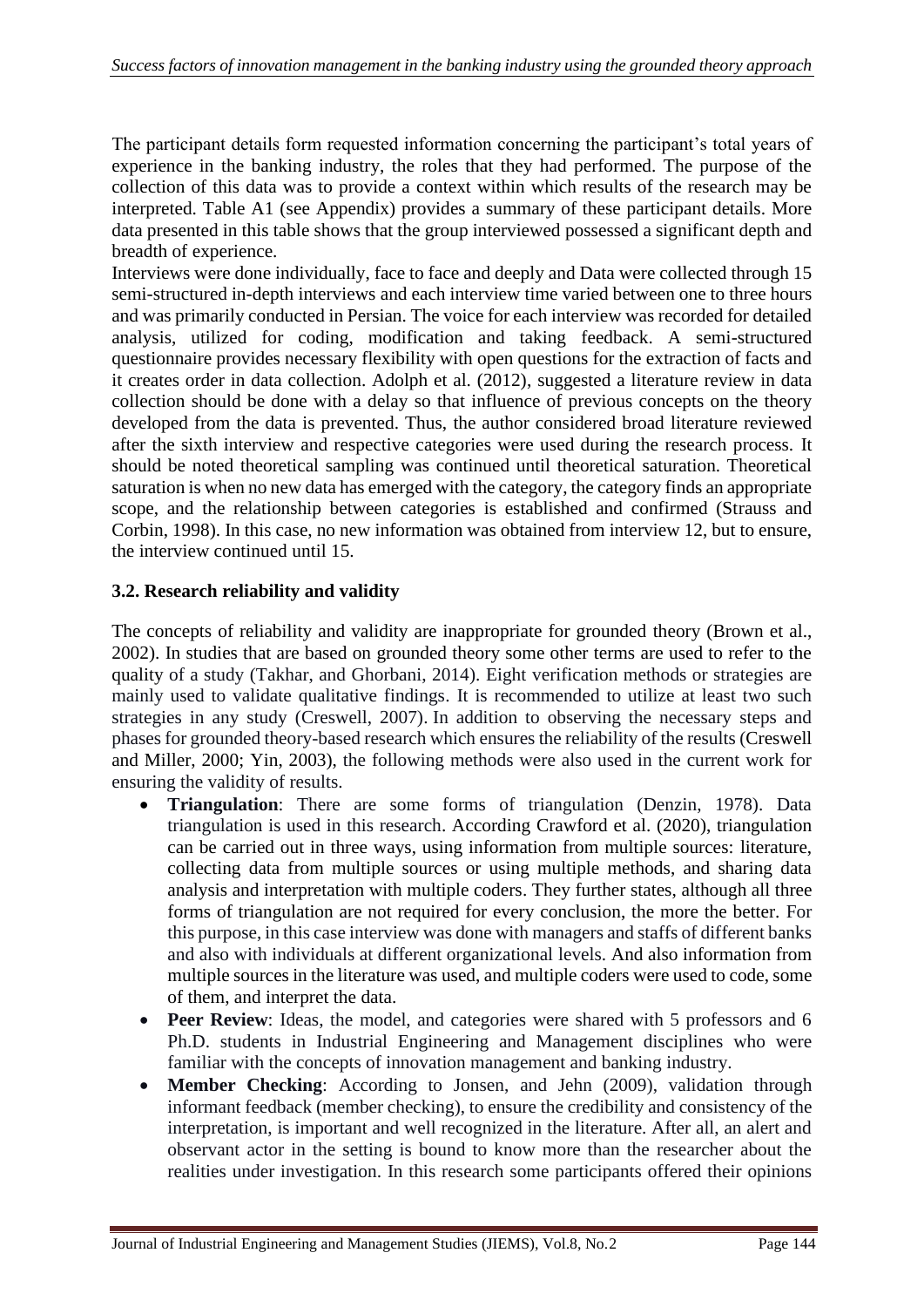on the research report and categories and results were reviewed and modified in terms of the received feedbacks.

#### **3.3. Grounded theory**

Grounded theory strategy includes three phases: open coding, axial coding, and focused coding. Of course, three types of coding should not be considered distinctive or timely separate phases in the interpretation process (Flick, 2014).

#### **3.3.1. Open coding**

Since the concepts are the main bases for theory making, it is necessary to consider a mechanism so that the concepts are identified and developed in terms of the characteristics and dimensions. This mechanism is done in open coding in grounded theory. The data coding is the most important process in grounded theory (Bryman, 2004). Coding is an operation "by which data are broken down, conceptualized, and put back together in new ways" (Strauss and Corbin, 1990). By initiation of the data collection phase (through interview and review of research literature) coding is started. As mentioned above open coding is the process of breaking data into separate semantic units (Goulding, 1999). This trend is started from the concepts and it ultimately leads to category explorations (Strauss and Corbin, 1998). The concepts are separate mental labels that are attributed to the events and phenomena by the researcher. These labels which are formed through the abstraction process are similar to empty baskets that are filled by the researcher's experience and meanings (Hatch, 2018). Category is a concept which is more abstract than other concepts. Preliminary categories related to the phenomenon under study is extracted from initial concepts, through asking about data, comparison of cases, events, and other phenomena states, for obtaining similarities and differences (Strauss and Cobin, 1998). It is called open phase since the researcher names categories without any limitations. In other words, in open coding, the researcher names categories with an open mind and considers no limitation for the number of codes and categories (Goulding, 2002).

At first more than 150 codes were coded but through the coding phase and considering the subject and the aim of the study, several irrelevant codes were dismissed. At the end of the process 87 codes were selected. Codes extracted from interviews and literature review converted to concepts. Some concepts came together to form the main categories. The result of this phase is the summarization of the bulk of data obtained from interviews and documents into concepts and categories.

It should be noted considering "qualitative content analysis" methodology, six categories were selected as the main categories by open coding and data analysis, categories included: leadership, IT management, intellectual capital management, market and customer management, innovation opportunities management, and innovation process management. Output of this theoretical coding phase are given in Tables 3 and 4 considering above mentioned cases and interviews and for summary, it is provided only for one of the categories.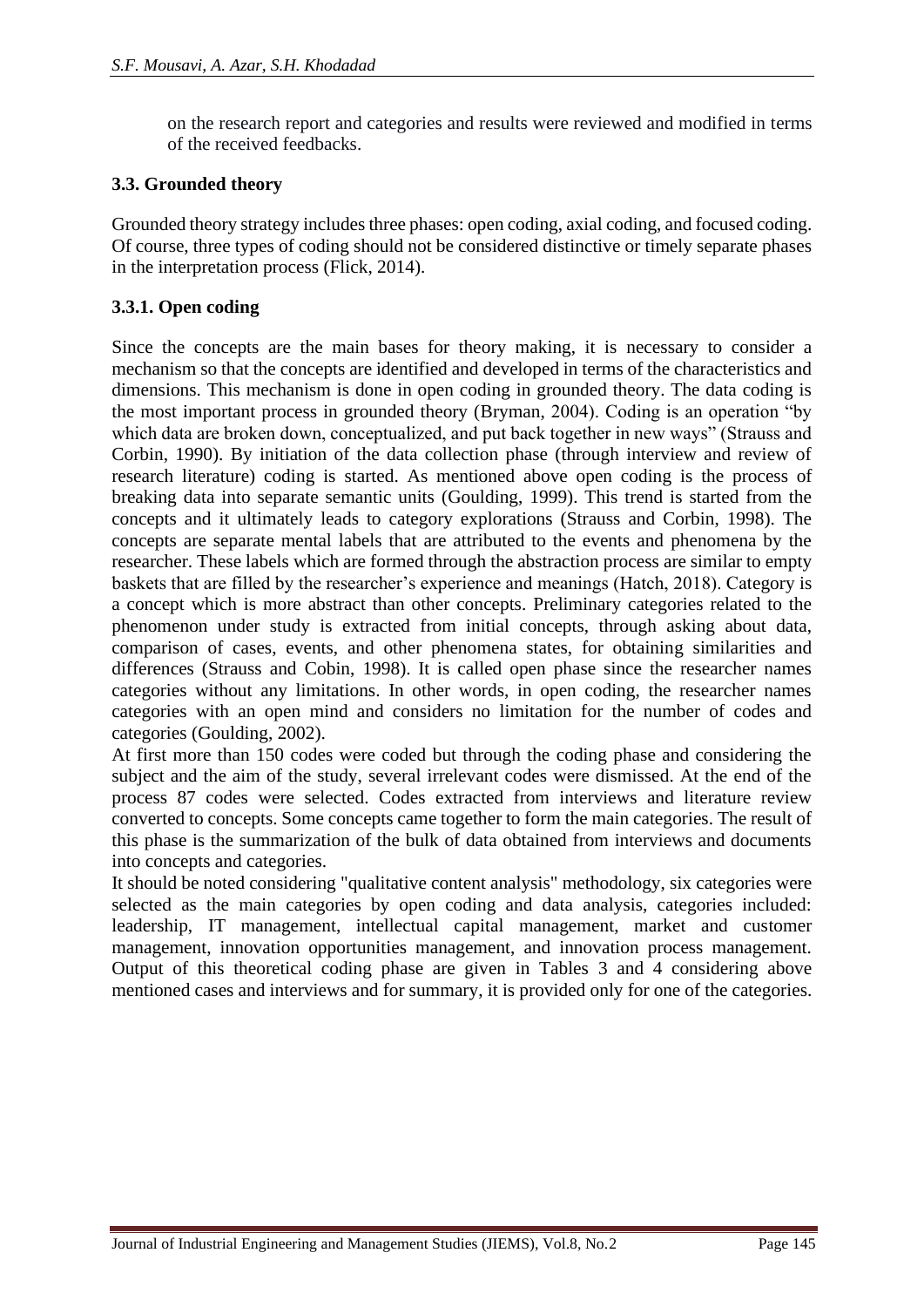| Core<br><b>Categories</b> | concepts                                                                                                         | <b>Extracted code from interview and literature</b>                                                                                                             | <b>References</b>                                                                                                                                                                                                                                                                                                                                                                                                             |
|---------------------------|------------------------------------------------------------------------------------------------------------------|-----------------------------------------------------------------------------------------------------------------------------------------------------------------|-------------------------------------------------------------------------------------------------------------------------------------------------------------------------------------------------------------------------------------------------------------------------------------------------------------------------------------------------------------------------------------------------------------------------------|
| Processes                 | Developing systematic<br>processes, procedures and<br>methods of innovation<br>development process<br>management | Monitoring of ideas based on technical, legislative,<br>economical, organizational and marketing analysis<br>Detailed description of the objectives and desired | (Lievens et al., 1999); (Johne and Storey, 1998); (Blazevic and Lievens, 2004); (Alam<br>and Perry, 2002); (Edgett S. J., 1996); (Kahn, Barczak, and Moss, 2006); (Froehle and<br>Roth, 2007); (Hertogand de Jong, 2010); (Storey and Easingwood, 1996); (Jong and<br>Vermeulen, 2003).<br>Interviews Subject No. (1-2-3-4-7-8-10-12)<br>(Johne and Storey, 1998); (Drew, 1995); (Alam and Perry, 2002); (Kahn et al., 2006); |
|                           |                                                                                                                  | outcomes of development based on organization's<br>innovation strategy                                                                                          | (Froehle and Roth, 2007); (Song, Song, and Di Benedetto, 2009).<br>Interviews Subject No. (1-4-6-10)                                                                                                                                                                                                                                                                                                                          |
|                           |                                                                                                                  | Gathering working teams from various operational<br>sectors specially from line employees                                                                       | (Lievens et al., 1999); (Johne and Storey, 1998); (Blazevic and Lievens, 2004);<br>(Bouwen and Fry, 1991); (Alam and Perry, 2002).<br>Interviews Subject No. (1-2-3-4-6-7-9-10-11-12)                                                                                                                                                                                                                                         |
|                           | Formulating processes,<br>phases, and systematic<br>methods for innovation<br>utilization process<br>management  | Preliminary and limited testing of the plan and<br>ensuring compatibility of the plan with the<br>requirements                                                  | (Lievens et al., 1999); (Johne and Storey, 1998); (Blazevic and Lievens, 2004); (Wang<br>and Lin, 2012); (Alam and Perry, 2002); (Froehle and Roth, 2007); (Jong and<br>Vermeulen, 2003); (Melton and Hartline, 2010); (Song, Song, and Di Benedetto,<br>$2009$ ).<br>Interviews Subject No.(4-7-11-12)                                                                                                                       |
|                           |                                                                                                                  | Formulating comprehensive executive bylaws and<br>instructions related to plan implementation                                                                   | (Alam and Perry, 2002); (Froehle and Roth, 2007); (Song, Song, and Di Benedetto,<br>2009).<br>Interviews Subject No.(1-3-8-10-11-12)                                                                                                                                                                                                                                                                                          |
|                           |                                                                                                                  | Investigation of new plan compatibility with legal,<br>social, and organizational infrastructures and<br>provision of plan implementation requirements          | (Froehle and Roth, 2007); (Damanpour and Aravind, 2011); (Storey and Easingwood,<br>1996); (Jong and Vermeulen, 2003)<br>Interviews Subject No. (1-4-6-7-8-11-12)                                                                                                                                                                                                                                                             |
|                           | Continuous improvement of<br>processes and structures of<br>innovation management in the<br>organization         | Developing a systematic innovation process in the<br>organization                                                                                               | (Froehle et al., 2000); (Easingwood and Storey, 1991); (Meyer and DeTore, 1999);<br>(Alam and Perry, 2002); (Kahn, et al., 2006); (Menor and Roth, 2007) (Edgett, 1996);<br>(Jin et al., 2010); (Storey and Easingwood, 1996),<br>Interviews Subject No. (3-4-8-11),                                                                                                                                                          |
|                           |                                                                                                                  | Developing appropriate procedures to assess the<br>effectiveness and efficiency of the plan development<br>process.                                             | (Dobni, 2008); (de Brentani, 1991); (Seegy et al., 2008); (Edgett, 1996).<br>Interviews Subject No. (6-8-10-12)                                                                                                                                                                                                                                                                                                               |
|                           |                                                                                                                  | Reviewing and updating the innovation process<br>through revision after development of plans,<br>comparison with the best and similar methods                   | (Alam and Perry, 2002); (Menor and Roth, 2007); (Seegy et al., 2008); (Hertog and de<br>Jong, 2010); (Cheng et al., 2012).<br>Interviews Subject No.(4-6-8-9-11)                                                                                                                                                                                                                                                              |

**Table 3. Introduction processes categories**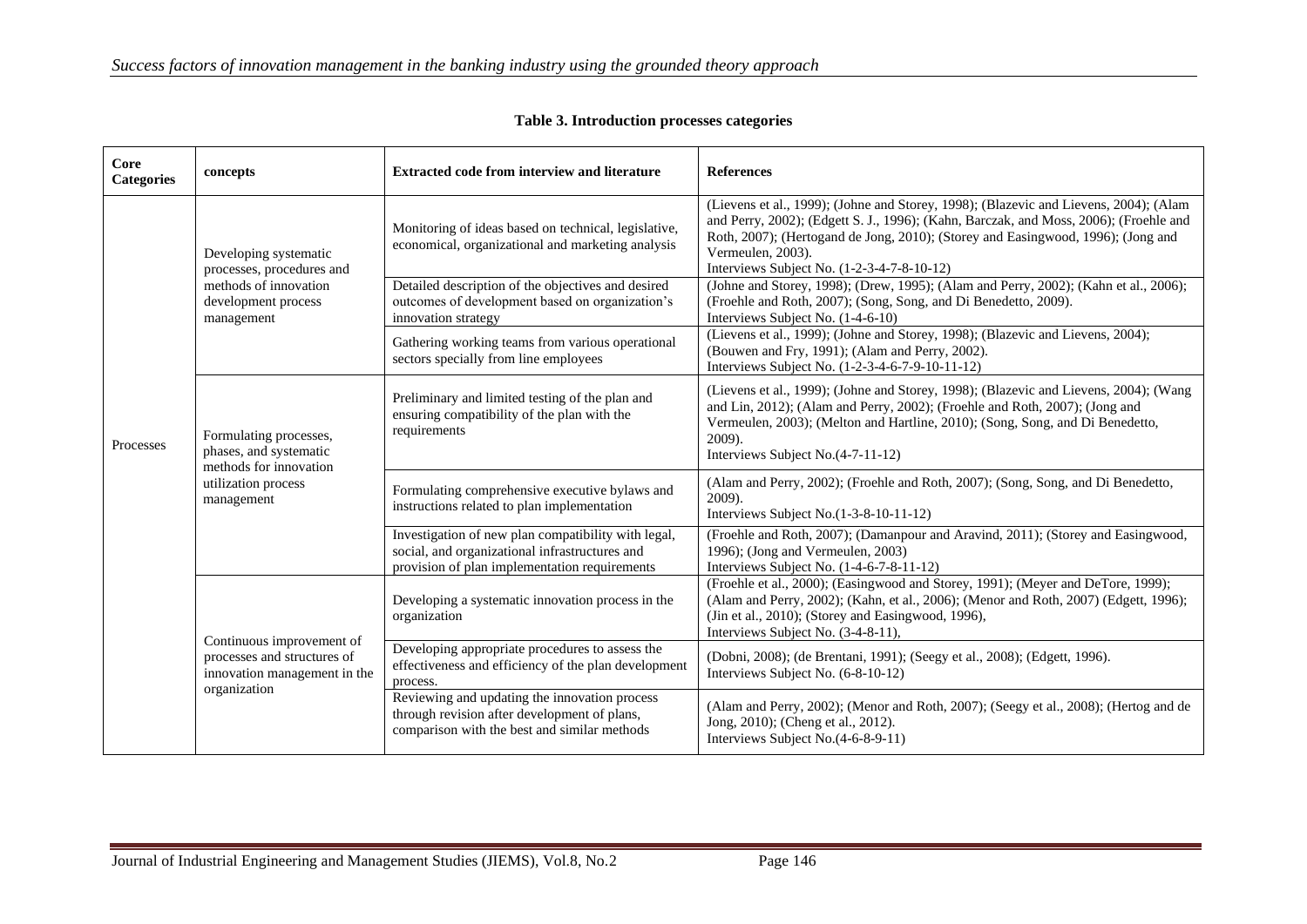| Core categories                     | <b>Concepts</b>                                                                                                                            |  |  |
|-------------------------------------|--------------------------------------------------------------------------------------------------------------------------------------------|--|--|
|                                     | Providing supportive organizational climate and culture for innovation                                                                     |  |  |
| Innovation supportive<br>leadership | Understanding changes in internal and external environment of the bank and supporting<br>improvement and organizational change initiatives |  |  |
|                                     | Systematically communicate with stakeholders and influencing them                                                                          |  |  |
|                                     | Prioritizing, reviewing, updating, and implement innovation strategy in the bank                                                           |  |  |
| Market and customer                 | Identification of customer groups and their needs                                                                                          |  |  |
|                                     | Maintaining and developing relationships with customers                                                                                    |  |  |
|                                     | Analyzing and understanding of customers and markets                                                                                       |  |  |
| Information technology              | Developing and improving the bank's information technology operational benefits                                                            |  |  |
| management                          | Developing and strengthening guidance, supervision and information technology<br>management systems of the bank                            |  |  |
|                                     | Align human capital management functions with the innovation strategy                                                                      |  |  |
| Intellectual capital                | Employee competency development                                                                                                            |  |  |
| management                          | Improving organizational communication system                                                                                              |  |  |
|                                     | Manage the organization's information and knowledge                                                                                        |  |  |
|                                     | Diversification of channels for identifying innovation opportunities inside the bank                                                       |  |  |
| Innovation opportunities            | Diversification of channels for identifying innovation opportunities outside the bank                                                      |  |  |
|                                     | Developing systematic processes, procedures and methods for innovation development                                                         |  |  |
|                                     | process management                                                                                                                         |  |  |
| Innovation process                  | Developing systematic processes, procedures and methods for innovation utilization process                                                 |  |  |
| management                          | management                                                                                                                                 |  |  |
|                                     | Continuous improvement of processes and structures of innovation management in the                                                         |  |  |
|                                     | organization                                                                                                                               |  |  |

#### **Table 4. Coding output for other main categories**

#### **3.3.2. Axial coding**

Axial coding is the second phase of analysis in grounded theorizing, the aim of which is establishing a relationship between generated categories (in open coding phase). Since this coding is described around the category axis it is known as axial coding (Strauss and Corbin, 1998). It is done based on the coding paradigm and it helps easily perform the theory process. The coding paradigm is an obligatory element of a grounded theory, if the coding paradigm was not used in theory development, the theory would miss density and precision (Vollstedt, Rezat, 2019). Compared to more descriptive open coding (the first phase of constant comparative analysis), axial coding involves a greater degree of theoretical inference and analytic induction. During open coding, researchers fracture data into discrete parts and closely examine each part to identify concepts and respective properties and dimensions of emergent phenomena. In contrast, axial coding involves reassembling large amounts of open coded data into more abstract conceptual categories (Scott and Medaugh, 2017). Basis of the relating process in axial coding is the development and expansion of one of the categories. In this phase, one category is considered as the main category and then other categories are related to it theoretically. Through axial coding, the researchers will be able to answer when, where, why, who, how and with what consequences questions (Saldana, 2013). According to the systematic approach of Strauss and Corbin (1998), in axial coding phase, considering the role of obtained concepts in describing innovation components identification process in banks, all categories extracted from raw data are related in the form of causal conditions (causes of the emergence of the main phenomenon), strategy (actions or reactions for control, confrontation, and response to the main phenomenon), core category (effective underlying conditions in the strategy), intervening conditions (effective general conditions in strategies), and consequences (results of utilizing strategies). They are related theoretically through a coding paradigm (figure, number, etc.).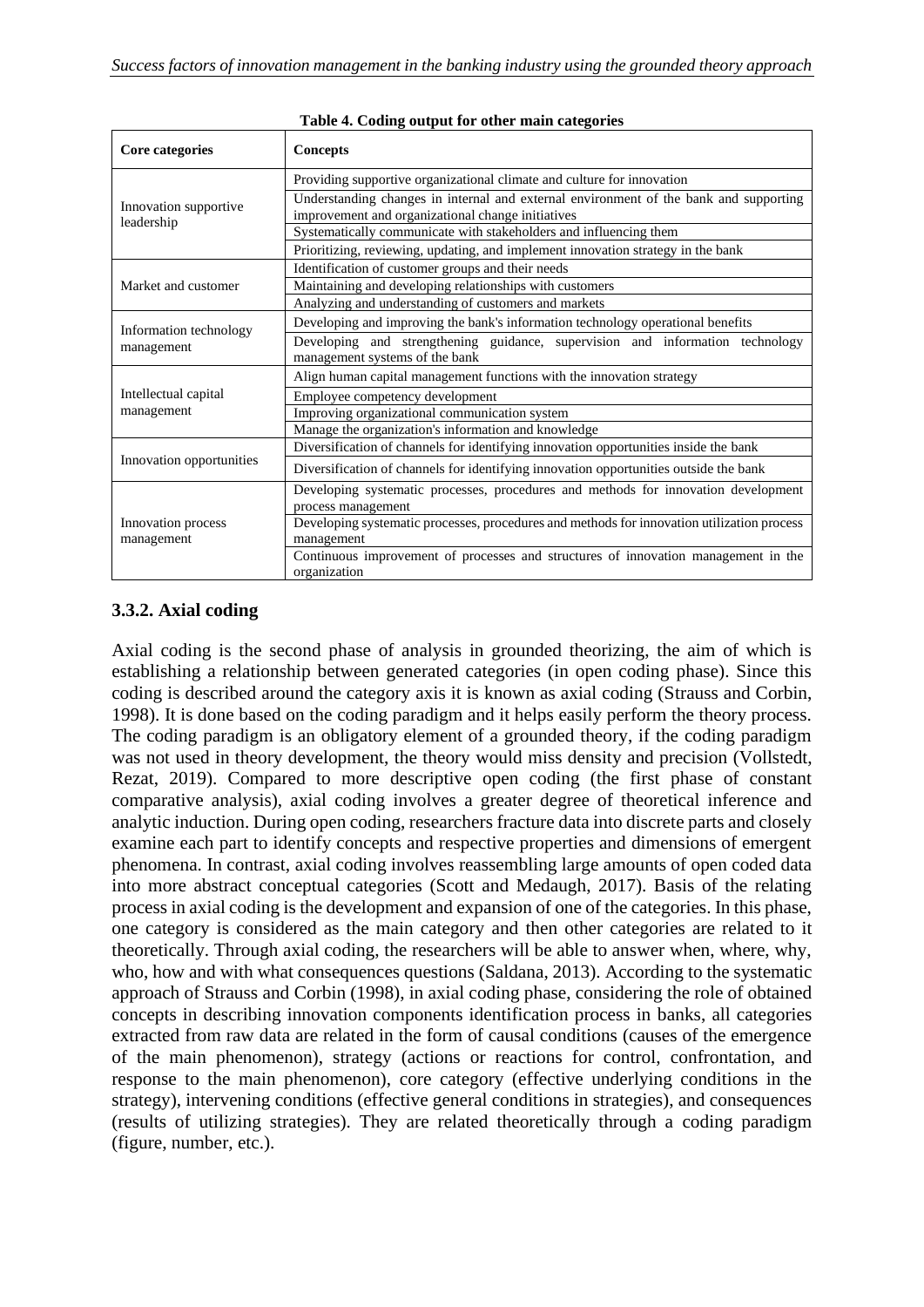The question proposed in the axial coding phase is: "Is it possible to organize different categories within one sequence?" Based on the obtained answer, the relationship between the main components resulting from axial coding is provided in Figure 1.



**Figure 1. Relationship between main components resulting from axial coding**

The core category or central experience discussed by all participants who had taken part in the course was the" innovation opportunities" and "customer and market management". This selection based on several factors, such as their relationship to other categories, their frequency of occurrence, their quick and easy saturation, and their clear implications for development of theory (Glaser, 1978). Banks have to diversify the channels to identify the best internal and external Innovation Opportunities. In addition, to improve the banks' innovation performance, they have focus on customer and market.

The establishment of a supportive leadership was identified as necessary (a causal condition) to set the stage for opportunity identification and market oriented bank. Bank's Leaders participates in this process by creating a supportive culture for innovation in the bank, detecting environmental changes and communicate appropriately with the stakeholders. The leaders also have to implement the bank's innovation strategy.

Participants described innovation process management success that encourages new ideas for workflows, methodologies and services is the specific action result from the core category (innovation opportunities" and "customer and market management). And also they indicated that the quality of bank's intellectual capital management and information management influence the performance of innovation process management. Therefore they categorized as context in coding paradigm.

# **3.3.3. Focused Coding**

The last phase of coding is allocated to theorizing. Theory is a set of concepts and their relationship for explanation and description of the phenomenon under study (Hatch, 2018). Focused coding is the process of integrating and improving categories (Strauss and Corbin, 1998). This process associates categories by writing a storyline. Focused coding is the main phase of theorizing in which the researcher relates axial categories to other categories, and confirms their relationship and modifies categories which need improvement or review. The researcher by relating categories and based on these relationships attempts to create an image or, in other words, to tell a story (Birks and Mills, 2015). Birks and Mills (2015), define the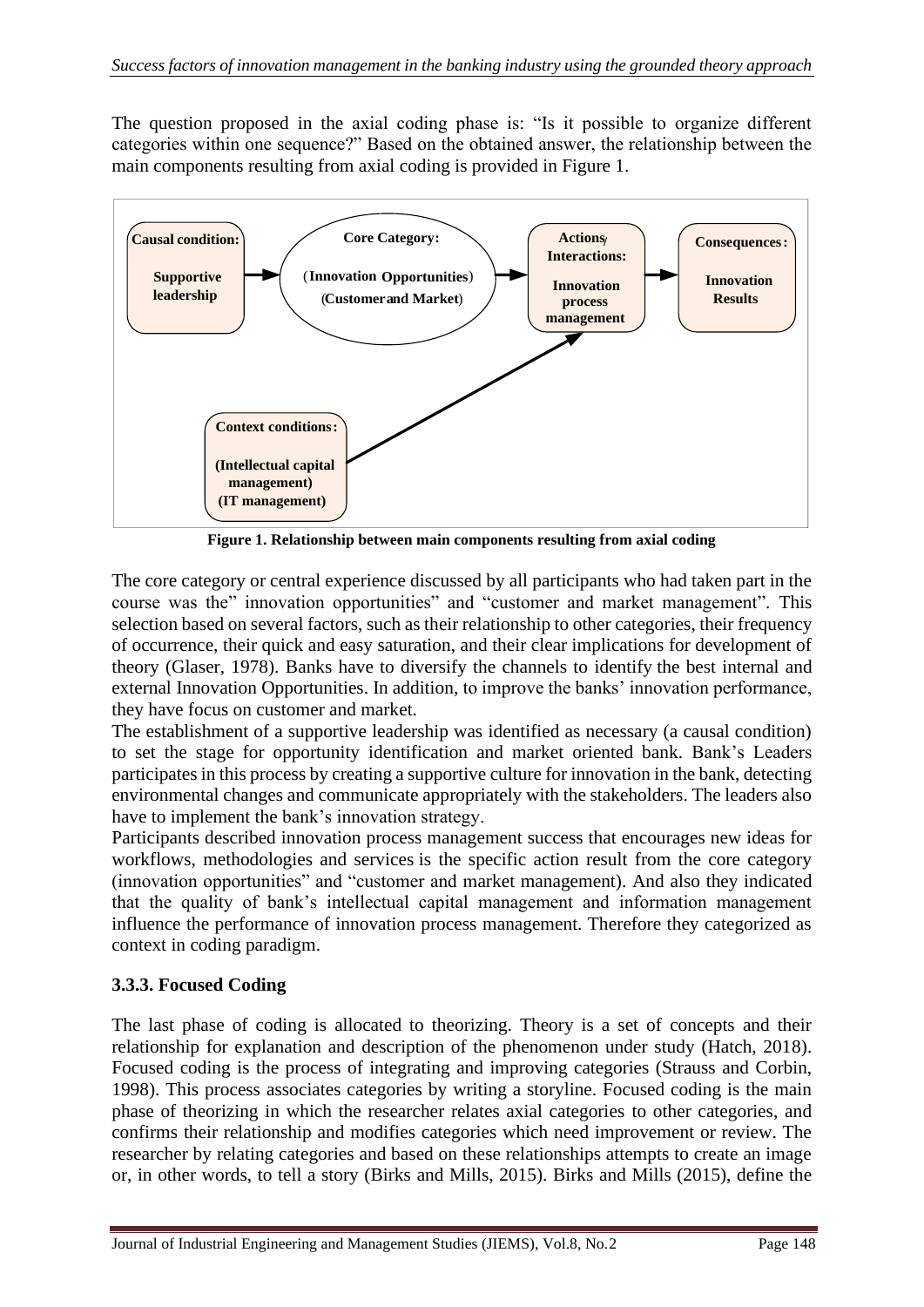storyline as 'a strategy for facilitating integration, construction, formulation, and presentation of research findings through the production of a coherent grounded theory'.

In focused coding, research theory about antecedents of innovation management systems in the banking industry is narrated. Focused coding provides an expression of the research process and research story trend.

"In Iranian Banks, CEO and member of the board act as innovation supportive leaders and provide necessary culture for innovation initiatives. According to their conduct and character, the organization put in its agenda identification of innovation opportunities and they will be market oriented as the main priority of practices in all organizational levels. Along with the evolution of organizational capabilities in their intellectual capital management and information technology, the banks provide appropriate innovation processes management to maximize the innovation related results."

# **4. Research findings**

Factors identified for the success of innovation management in Iranian Banks are compared with findings by other works in the field in the following section.

# **4.1. Leadership**

Leadership is regarded as the most salient component in organizational innovation in the banking institutions. In banking industry, managers are initiators of innovative plans in the organization and they support innovations in the organization by their appropriate conduct. If innovation is not supported, no activity on the achievement of the innovation would be conducted in the organization, since it is managers who have the right for decision making; they specify general directions and allocate resources to various activities (Chen and Lin, 2009). Based on the results in the innovated bank, the leaders design the bank's innovation strategy and provide supportive culture to implement it. Moreover, they recognize and comprehend the changes that take place in the internal and external environment of the bank and bring about not only supporting improvement but also organizational change initiatives. They also have the role of interacting systematically with stakeholders to influence them in terms of triggering innovation. Finally, leaders are responsible for prioritizing, reviewing, updating, and implementing innovation strategies in the bank. All mentioned points reflect the importance of leadership in terms of innovation management.

A review of the literature indicates the important role of leadership in innovation in the service industry, too. Studies by Ros and Sintes (2012), stress this fact as well as Johne and Harborne (2003).

# **4.2. Information technology management**

Information technology is a generic term that refers to programs, computers and telecommunications while IT capability is a broader term and refers to the use of these technologies in order to meet the information needs of the company (Chakravarty et al., 2013) IT capability is one of the major criteria in innovation management (Turulja and Bajgorić, 2016). Greater IT capability would lead to a higher degree of service innovation. All around the world, banks have great investments in IT and application of competent management for it and through which they develop and introduce innovative banking services (Scornavacca and Hoehle, 2007). E-banking is one example of IT-based innovation in banks (Caceres and Paparoidamis, 2007). On the other hand, Banks nowadays have found that for preserving customers with their new needs they should implement innovative practices and develop appropriate and secure services by updating technical systems. It is achievable through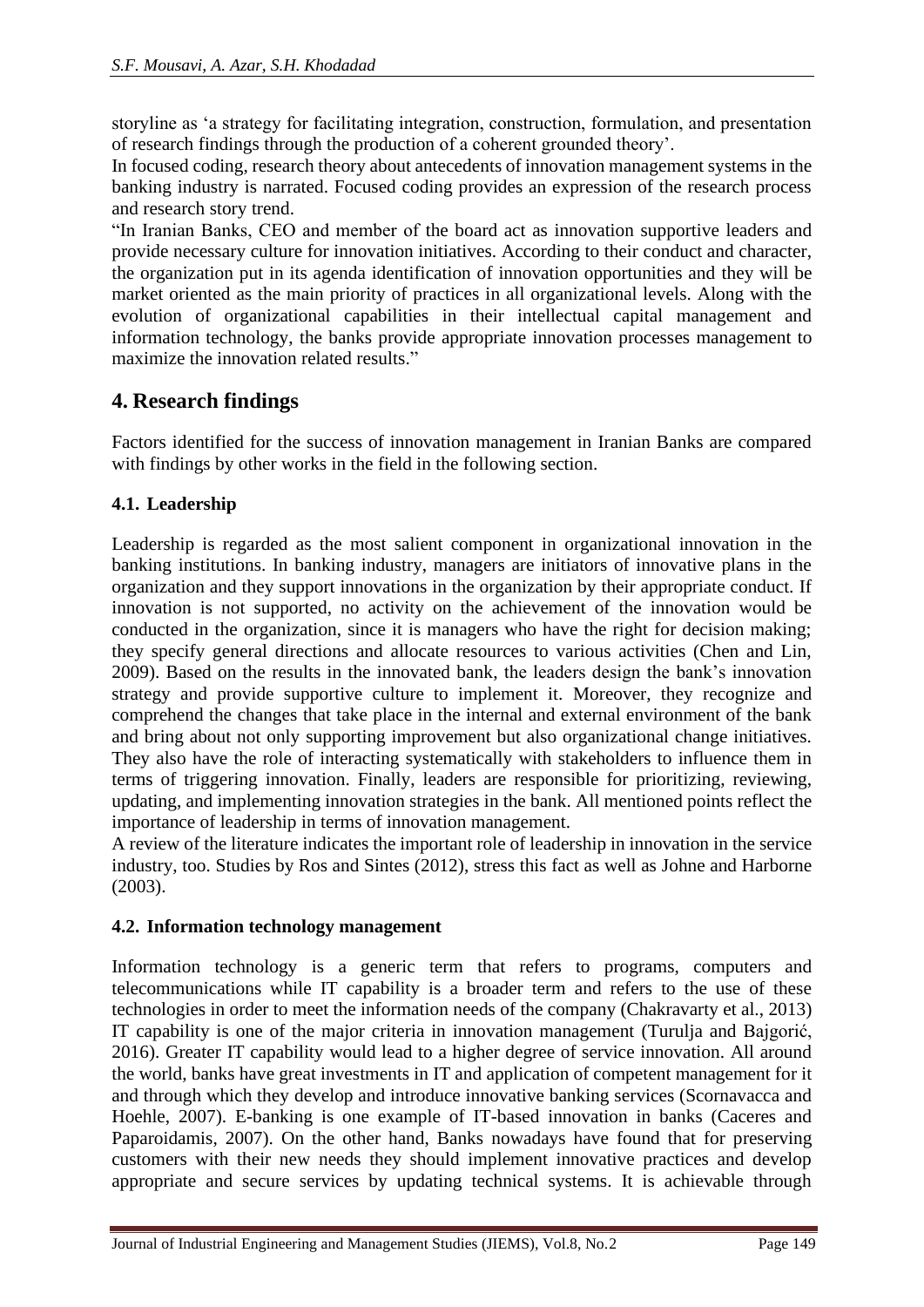information and internet technology (Tan and Teo, 2000). Iranian banks have taken effective steps recently for achieving e-banking services and most traditional methods for banking services have been replaced by IT tools. Importance of IT management for the success of innovation in service and financial organizations have been cited in such works as those by Easingwood and Storey (1991), Oldenboom and Abratt (2000), Froehle et al. (2000), Menor and Roth (2007), Tipu (2011), Chen and Tsou (2012). In this regard, through the development of organizational infrastructure and integration of various information systems of the bank, the operational advantage of information technology should be developed.

#### **4.3. Intellectual capital management**

Human resources are the main capital of the organization and the organization's productivity depends on its staff conduct and performance. The initial point of the innovation is highly dependent on the knowledge, expertise, and commitment of human resources as the major inputs in value creation and innovation process (Youndt et al., 1996). Thus, organizations should provide motivation and the ability for human resources to create creative ideas and develop innovative methods, which are achieved through the strategic management of human resources (Scarbrough, 2003). And also the results showed that the Knowledge Management processes are contributing to the enhancement of innovation in the banking industry. Current work's findings are consistent with those by Jimenez and Sanz-Valle (2011), Chen and Huang (2009), Winne and Sels (2010), Jiang et al. (2012), Al- Khalil et al. (2014). Findings showed that human capital management functions need to be aligned with the innovation strategy in question. In other words, there should be compatibility between the two for innovation to be properly stimulated. Also, under this category, the competence of employees must be developed and the organizational communication system needs to be improved to contribute to innovation. Lastly, this category involves the management and overseeing of both the organization's information and knowledge that would ensure a sustained innovation management.

#### **4.4. Market and customer management**

Organizations today broadly consider customers the best capital and regard relationships with customers as useful and mutual exchange and opportunity, which needs management (Plakoyiannaki, 2005). Service firms depend on maintaining a close relationship with their customers, often based on person-to-person interactions, and their marketing activities are spread throughout the firm (Storey et al., (2016) adapted from Grönroos, 1983). In the current work also it was found the market and customer orientation are positively related to innovation in banks and they have an essential role in optimal innovation results. There should be intelligence in the whole organization concerning current and future needs of the market, customer and a common responding to the needs (Kohli and Jaworski, 1990), as well as Customer interaction in new service development as a key success factor for new services (Alam, 2013). Current work's findings are consistent with those by Alam and Perry (2002), Hartline et al. (2000), Wang et al. (2016). According to our findings, it is crucial to not only identify customer groups and their needs, but also to maintain and develop relationships with them for the sake of innovation. Without doubt, innovation cannot be brought about without proper insight on market target and the fluctuating needs of customers. Moreover, it is crucial to constantly be updated with regard to customers to ensure successful and effective innovation. By analyzing and understanding customers and markets, innovation management is rendered more feasible and promising.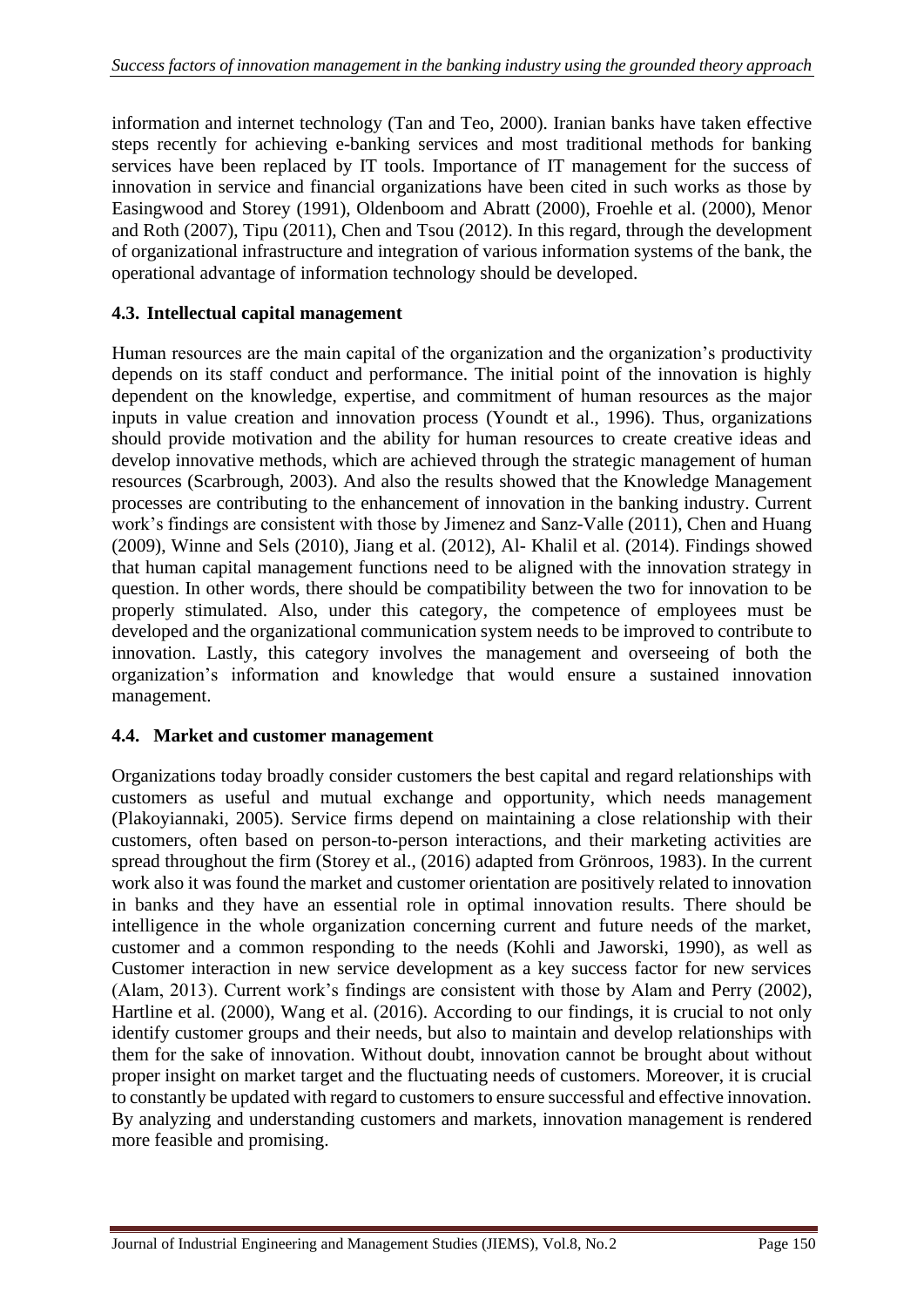#### **4.5. Identifying innovation opportunities**

Diversifying channels for receiving innovation ideas leads to achieving more creative ideas in the organization and opportunities for organizational improvement and change. Considering this fact, the obtained results also emphasize the importance of diversifying internal and external channels for receiving ideas. McAdam and McClelland (2002), stressed the attention and management of channels for receiving ideas in the organizations for increased expected innovation. Considering the necessity for the utilization of more resources in innovation, open innovation concepts have been developed today. Chesbrough (2003), provided open innovation model, in which organizations commercialize ideas generated inside and outside of the organization using internal and external paths leading to the market. Unlike traditional innovation models, the basis in open innovation is the utilization of the ideas both inside and outside of the organization, it is not limited to the R and D department, inside the organization. Storey et al. (2016), indicated that for service firms, the idea of working with entities outside of the firm to develop and deliver innovations is crucial in today's economy. Diversification of channels receiving innovation ideas in banking institutions have been emphasized by Vermeulen (2004), Thomke (2003), and Martovoy et al. (2012).

#### **4.6. Innovation process management**

A service innovation process is a complex process requiring management and coordination of a large number of inter-organizational activities and interactions at different levels in organizations (Singh and Markeset, 2008). Formulation and application of a structured set of processes for control and management of innovation process-related activities as well as control and review of actions taken in the form of process management criterion are especially important. It is emphasized by Cooper and Edgett (1996), Alam and Perry (2002), Alam (2006), Menor and Roth (2007) and they stress the necessity for designing innovation process in a service organization and financial institutions and presented relatively similar phases, steps, and activities for introducing a successful innovation practice. According to the results, the development of systematic processes, procedures and methods is crucial for innovation development process management as well as for innovation utilization process management. Certainly, similar to any other organization, the banking industry is subject to fluctuating changes. Therefore, the continuous improvement of processes and structures of innovation management is required in the organization for the sustenance of said innovation management.

# **5. Conclusion**

The findings of this manuscript provide a fruitful avenue for improving our understanding of organizational antecedents of innovation success in banks with ground theory. According to the obtained results, leadership, intellectual capital management, IT management, market and customer management, identifying innovation opportunities, and innovation process management are the main components for innovation management system in banks. In the banking industry, the results of this study could lead to the effective management of innovation capability, which helps to deliver innovations that are more effective outcomes to generate better performance.

This study has found several significant implications for management. Banks should pay attention to the current status in inter-organizational factors and notice that innovation would not be realized without appropriate grounds and success should not be expected in a vacuum. Considering the crucial role of top management of banks in the realization of innovation management system, necessary actions regarding creating an appropriate organizational climate for innovation should be provided in all organizational units and organizations should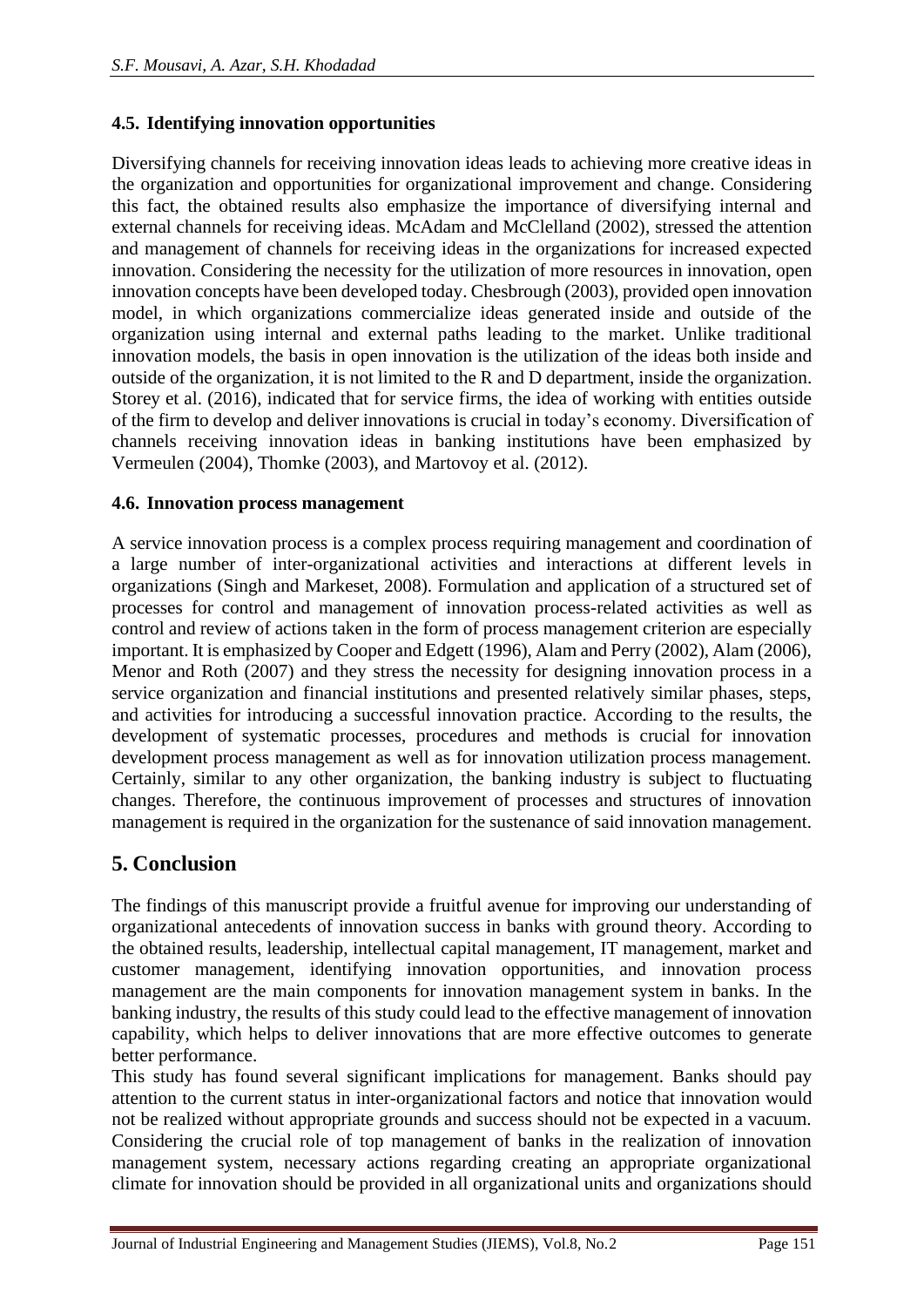accurately investigate the current status of leadership styles and organizational culture and improve current status. Based on results managers obtain recommendations for selecting customers and communication channels to enhance the success of their innovation management initiatives. Banks can improve their innovation success by improving their proactive market orientation, by investing resources in exploring customer explicit and latent needs, as well as customer problems with existing products. According to the results, the bank's human capital also plays an important role in the realization of innovation goals and banks should take necessary actions for improvement of current status and changing current approaches. IT is the other factor that its efficacy and updating should be considered strategically.

This paper also has certain limitations and shortcomings. Because of this we have proposed several studies that are based on improving this research in the future. This paper has only determined basic relationships between the influencing factors. However, these results are limited to a certain extent by the subjectivity of the experts who were interviewed, and its general significance was insufficient. Therefore, future research needs to use structural equation modeling to verify the path between the influencing factors and the creation of innovation in banks and their impacts on bank overall performance. In addition, this study provides comprehensive factors affecting successful innovation implementation, which practitioners need to identify, understand, and address to increase the probability of success of the implementation, thus it is necessary to examine environmental factors that may explain the success of innovations in the banking industry. Future research encouraged into these potentially fruitful areas.

# **References**

Adolph, S., Kruchten Ph., Hall W., (2012). "Reconciling perspectives: A grounded theory of how people manage the process of software development", *The Journal of Systems and Software,* Vol. 85, pp. 1269– 1286.

Alam, I., (2006). "Service innovation strategy and process: a cross-national comparative analysis", *International Marketing Review*, Vol. 23, No. 3, pp. 234-54.

Alam, I., (2013). "Customer interaction in service innovation:evidence from India", *International Journal of Emerging Markets*, Vol. 8, No. 1, pp. 41-64.

Alam, I., and Perry, C., (2002). "A customer-oriented new service development process"*, Journal of Service Marketing*, Vol. 16, No. 6, pp. 515-534.

Aldiabat, K.M., and Le Navenec, C., (2011). "Philosophical Roots of Classical Grounded Theory: Its Foundations in Symbolic Interactionism", *The Qualitative Report*, Vol. 16, No. 4 , pp.1063-1080.

Al-Khalil, S.S., Dahiyat, S.E., and Al-dalahmeh Mahmoud Ali., (2014). "Intellectual Capital Development and its Effect on Technical Innovation in Banks Operating in Jordan", *Journal of Management Research*, Vol. 6, No. 1, pp. 211-221.

Avlonitis, G.J., Papastathopoulou, P.G., and Gounaris, S.P., (2001). "An empiricallybased typology of product innovativeness for new financial services: Successand failure scenarios", *Journal of Product Innovation Management,* Vol.18, pp. 324-342.

Babatunde, B. O., & Adebisi, Y. S. (2011). Innovation Management and Organisation Development. Empirical Study of Nigeria Banking System. BRAND. Broad Research in Accounting, Negotiation, and Distribution, Vol. 2, No. 1, pp. 1-7.

Babbie, E.R., (2008). "The basics of social research", Belmont, CA: Thomson/Wadsworth.

Bertaux, D., (1981). "From the life-history approach to the transformation of sociological practice", *In Biography and society: The life history approach in the social sciences*, ed. by D. Bertaux, pp. 29–45, London: Sage.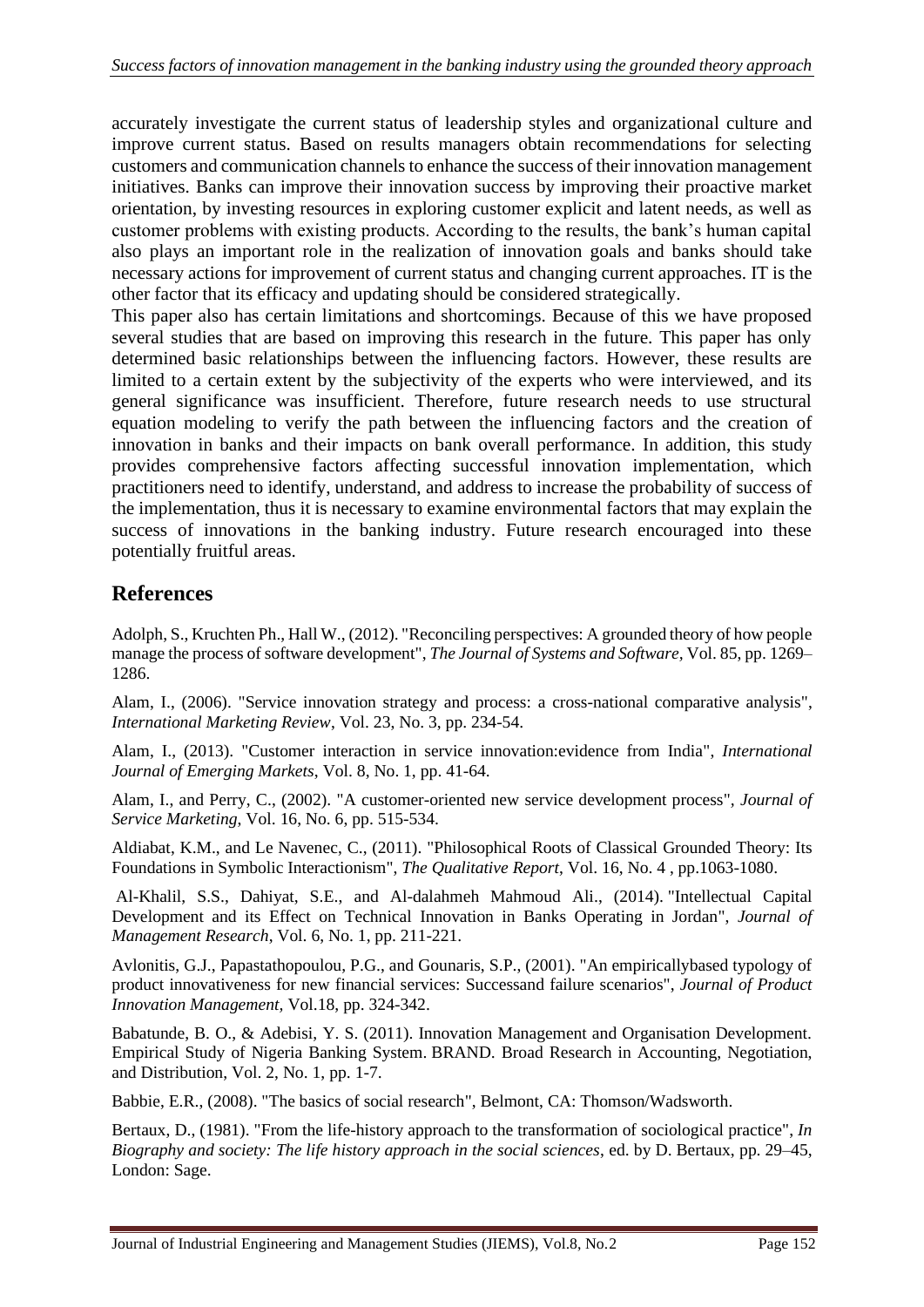Birks, M., Mills J., (2015). "Grounded theory: a practical guide". 2nd ed. London: SAGE.

Blazevic, V., and Lievens, A., (2004). "Learning during the new financial service innovation process - Antecedents and performance effects", *Journal of Business Research* , Vol. 57, pp. 374-391.

Brown, S.C., Stevens, R.A., Troiano, P.F., and Schneider, M.K., (2002)."Exploring complex phenomena: Grounded theory in student affairs research", *Journal of College Student Development*, Vol.43, No. 2, pp.173–183.

Bryman, A., (2004). "Social research methods", (2nd ed). Oxford: Oxford University Press.

Bouwen, R., and Fry, R., (1991). "Organizational Innovation and Learning: Four Patterns of Dialog between the Dominant Logic and the New Logic", *International Studies of Management and Organization* , Vol. 21, No. 4, pp. 37-51.

Butler, A.E., Copnell, B., and Hall, H., (2018). "The development of theoretical sampling in practice". *Collegian*.

Caceres R.C., Paparoidamis N.G., (2007). "Service quality, relationship satisfaction, trust, commitment and business-to-business loyalty". *European Journal of Marketing*, Vol. 41, No. 7, pp. 836–867.

Chakravarty, A., Grewal, R., and Sambamurthy, V., (2013). "Information technology competencies, organizational agility, and firm performance: Enabling and facilitating roles", *Information Systems Research*, Vol. 24, No. 4, pp. 976-997.

Charmaz, K., (2000). Constructivist and objectivist grounded theory. Handbook of qualitative research, Vol. 2, pp. 509-535.

[Chaudhry, N.,](https://www.emerald.com/insight/search?q=Naveed%20Iqbal%20Chaudhry) [Roomi, M.](https://www.emerald.com/insight/search?q=Muhammad%20Azam%20Roomi) and [Dar, S.,](https://www.emerald.com/insight/search?q=Sidra%20Dar) (2020). "Barriers to financial product innovation in Islamic banks in Pakistan: An interpretive structural modeling approach", [Journal of Islamic Accounting and](https://www.emerald.com/insight/publication/issn/1759-0817)  [Business Research,](https://www.emerald.com/insight/publication/issn/1759-0817) Vol. 11, No. 2, pp. 346-360.

Chen, C.J., Huang, J.W., (2009). "Strategic human resource practices and innovation performance- The mediating role of knowledge management capacity", *Journal of Business Research*, Vol. 62, , pp. 104- 114.

Chen, H.J., and Lin, T.C., (2009). "Exploring source of the variety in organizational innovation adoption issues - An empirical study of managers' label on knowledge management project issues in Taiwan", *Expert Systems with Applications*, Vol. 36, No. 2, 1380-1390.

Cheng, C.C., Chen, J.-S., and Tsou, H.T., (2012). "Market-creating service innovation:verification and its associations with new service development and customer involovment", *Journal of Service Marketing* , Vol. 26, No. 6, pp. 444-457.

Chen, J.-S., and Tsou, H.-T., (2012). "Performance effects of IT capability, service process innovation, and the mediating role of customer service", *Journal of Engineering and Technology Management*, Vol. 29, No. 1, pp. 71–94.

Chesbrough, H., (2003). "Open Innovation: The New Imperative for Creating and Profiting from Technology", Harvard University Press, Cambridge, Mass.

Cooper, R.G. and Edgett, S.J., (1996). "Critical success factors for new financial services", *Marketing Management*, Vol. 5 No. 3, pp. 26-37.

Crawford, A., Weber, M.R., and Lee, J., (2020). "Using a grounded theory approach to understand the process of teaching soft skills on the job so to apply it in the hospitality classroom"*, Journal of Hospitality, Leisure, Sport and Tourism Education*, Vol. 26, pp.100-239.

Creswell, J.W., (2007). "Qualitative inquiry and research design: Choosing among five approaches", (2nd ed.). Sage Publications, Inc.

Creswell, J.W., and Miller, D.L., (2000). "Determining Validity in Qualitative Inquiry", Theory into Practice, Vol. 39, pp. 124-130.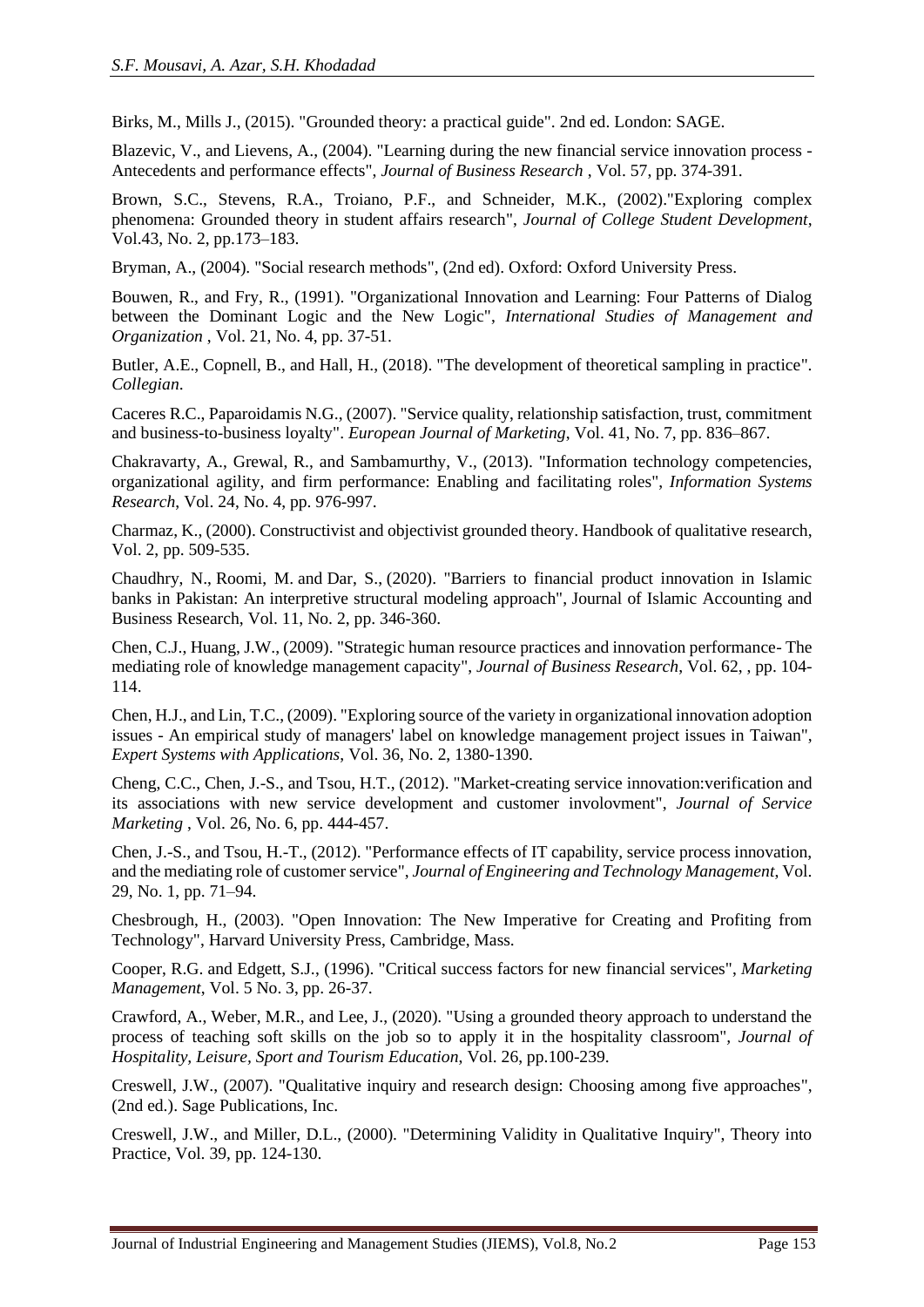Damanpour, F., and Aravind, D., (2011). "Managerial Innovation:Conceptions, Processes, and Antecedents", *Management and Organization Review* , Vol. 8, No. 2, pp. 423-454.

[Das, P.,](https://www.emerald.com/insight/search?q=Patrick%20Das) [Verburg, R.,](https://www.emerald.com/insight/search?q=Robert%20Verburg) [Verbraeck, A.](https://www.emerald.com/insight/search?q=Alexander%20Verbraeck) and [Bonebakker, L.,](https://www.emerald.com/insight/search?q=Lodewijk%20Bonebakker) (2018). "Barriers to innovation within large financial services firms: An in-depth study into disruptive and radical innovation projects at a bank", *[European Journal of Innovation Management](https://www.emerald.com/insight/publication/issn/1460-1060)*, Vol. 21 No. 1, pp. 96-112.

DAVILA, T., & EPSTEIN, M. (2006). J., SHELTON, R. Making Innovation Work: How to Manage It, Measure It, and Profit from It.

de Brentani, U., (1991). "Success Factors in Developing New Business Services", *European Journal of Marketing* , Vol. 24, No. 2, pp. 33-59.

de Brentani, U., (1993). "The new product process in financial services: strategy for success", *International Journal of Bank Marketing*, Vol. 11, pp. 15– 21.

Denzin, N.K., (1978). "The Research Act: A Theoretical Introduction to Sociological Methods", New York: McGraw-Hill.

Dereli, D.D., (2015). Innovation management in global competition and competitive advantage. Procedia-Social and behavioral sciences, 195, 1365-1370.

Dobni, C.B., (2008). "Measuring innovation culture in organizations: The development of a generalized innovation culture construct using exploratory factor analysis", *Enterprise and Innovation*, Vol. 11, No. 4, pp. 539 - 559.

Drew, S.A.W., (1995). "Accelerating innovation in financial services", *Long Range Planning*, Vol. 28, No. 4, pp. 11-21.

Drucker, P.F., (2003). Yenilikcilik disiplini. Çev: Ahmet Kardam, Harvard Business Review Dergisinden Seçmeler: Yenilikçilik, 119-134.

Easingwood, C.J., and Storey, C., (1991). "Success Factors for New Consumer Financial Services", *International Journal of Bank Marketing* , Vol. 9, No.1, pp. 3-10.

Edgett, S.J., (1996). "The new product development process for commercial financial services", *Industrial Marketing Management* , Vol. 25, pp. 507-515.

[Flick,](https://www.google.com/search?tbo=p&tbm=bks&q=inauthor:%22Uwe+Flick%22) U., (2014). "An Introduction to Qualitative Research. 5th edition, SAGE Publications".

Froehle, C.M., and Roth, A.V., (2007). "A resource-process framework of new service development", *Production and Operations Management* , Vol. 16, No. 2, pp. 169-188.

Froehle, C.M., Roth, A.V., Chase, R.B., Voss, C.A., (2000). "Antecedents of New Service Development Effectiveness: An Exploratory Examination of Strategic Operations Choices", *Journal of Service Research*, Vol. 3, No. 1, pp. 3-17.

Glaser, B., (1978). Theoretical Sensitivity. Sociology Press, Mill Valley, CA.

Glaser, B. G., (1992). Basics of grounded theory analysis. Mill Valley, CA: Sociology Press.

Qureshi, H., (2018). "Theoretical Sampling in Qualitative Research: A Multi-Layered Nested Sampling Scheme", *International Journal of Contemporary Research and Review*. Vol. 9.

Goulding, C., (1999). "Grounded Theory: Some Reflections on Paradigm, Procedures and Misconceptions", Wolverhampton: Wolverhampton Business School, University of Wolverhampton.

Goulding, C., (2001). "Grounded Theory: A Magical Formula or a Potential Nightmare", *The Marketing Review,* Vol. 2, pp. 21-34.

Goulding, C., (2002). "Grounded Theory: A Practical Guide for Management, Business and Market Researchers", London: Sage Publications.

Guest, G., Bunce, A., and Johnson, L., (2006). "How Many Interviews Are Enough? Field Methods", Vol. 18, No. 1, pp. 59–82.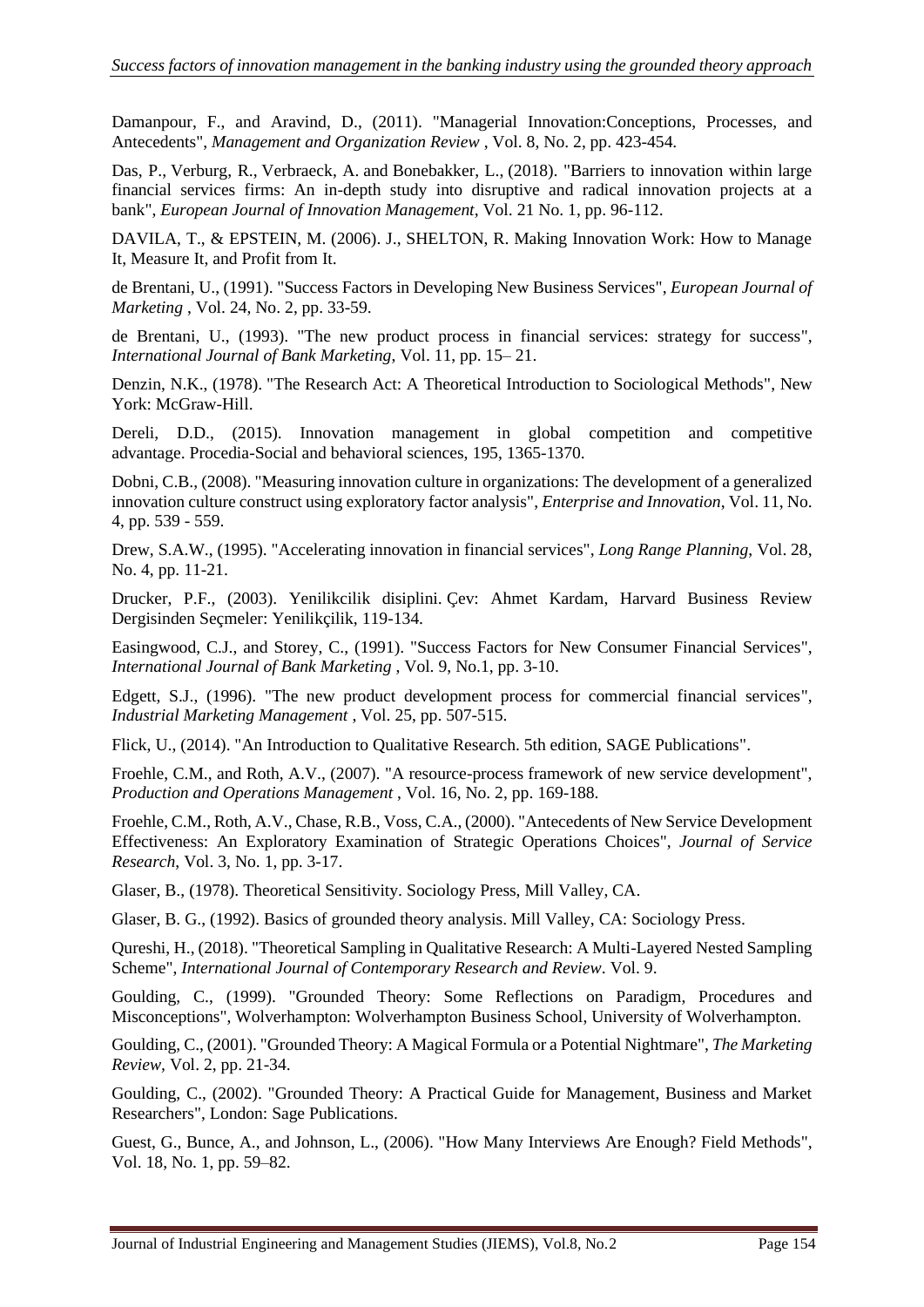Hatch, M.J., (2018). "Organization theory: modern, symbolic, and postmodern perspectives", 4th edition, Oxford, Oxford University Press.

Haghnejad, A., Samadi, S., Nasrollahi, Kh., Azarbayjani, k., Kazemi, I., (2019). "Market Power and Efficiency in the Iranian Banking Industry", *Emerging Markets Finance and Trade*.

Hartline, M.D., Maxham III, J.G., McKee, D.O., (2000). "Corridors of influence in the dissemination of customer-oriented strategy to customer contact service employees", *Journal of Marketing,* Vol. 64, No. 2, pp. 35-50.

Hertog, P.D., Aa, W.V., and de Jong, M.W., (2010). "Capabilities for managing service innovation:towards a conceptual framework", *Journal of service Management* , Vol. 21, No. 4, pp. 490- 514.

Iren, P., and Tee, K., (2018). "Boardroom diversity and innovation in the UAE banks", *International Journal of Innovation Management*, Vol. 22, No. 3, pp. 185-290.

Jantunen, S., and Gause, D.C., (2014). "Using a grounded theory approach for exploring software product management challenges", *Journal of Systems and Software*, Vol. 95, pp. 32–51.

[Jiang,](http://www.tandfonline.com/action/doSearch?action=runSearch&type=advanced&searchType=journal&result=true&prevSearch=%2Bauthorsfield%3A(Jiang%2C+J)) J. , Sh. [, Zhao,](http://www.tandfonline.com/action/doSearch?action=runSearch&type=advanced&searchType=journal&result=true&prevSearch=%2Bauthorsfield%3A(Zhao%2C+S)) Sh., (2012). "Does HRM facilitate employee creativity and organizational innovation? A study of Chinese firms", *The International Journal of Human Resource Management*, Vol. 23, No. 19, pp. 4025-4047.

Jimenez-Jimenez, D., and Sanz-Valle, R., (2011). "Innovation, organizational learning, and performance", *Journal of Business Research* , Vol. 64, pp. 408-417.

Jin, D., Chai, K., and Tan, K., (2010). "New service development success factors: A managerial perspective", *IEEE International Conference on Industrial Engineering and Engineering Management (IEEM)*, pp. 2009 – 2013.

Johne, A., and Harborne, P., (2003). "One leader is not enough for major new service development: Results of a consumer banking study", *The Service Industries Journal*, Vol. 23, No. 3, pp. 22–39.

Jong, J., and Vermeulen, P.A., (2003). "Organizing successful new service development:a literature review", *Management Decision* , Vol. 41, No. 9, pp. 844-858.

Jonsen, K., and Jehn, K.A., (2009). "Using triangulation to validate themes in qualitative studies", *Qualitative Research in Organizations and Management: An International Journal*, Vol. 4, No. 2, pp.  $\bar{1}23-150.$ 

Johne, A. and Storey, C., (1998). "New service development: a review of the literature and an annotated bibliography". *European Journal of Marketing*, Vol. 32, No. 3/4, pp.184-251.

Kahn, K.B., Barczak, G., and Moss, R., (2006). "Dialogue on Best Parctices in New Product Development, Establishing an NPD Best Practices Framework", *Journal of Product Innovation Management* , Vol. 23, pp.106-116.

Kashefi, A., Abounoori, E., (2018). "Banking efficiency effect on economic growth of provinces in Iran", *International Conference of Numerical Analysis and Applied Mathematics* (ICNAAM 2017).

Kiziloglu, M., (2015). "The Effect of Organizational Learning on Firm Innovation Capability: An Investigation in the Banking Sector", *Global Business and Management Research: An International Journal*, Vol. 7, No. 3, pp. 17-33.

Kohli A. K. and Jaworski B.J., (1990). "Market orientation: The construct, research propositions, and managerial implications", *Journal of Marketing*, Vol. 54, pp. 1 – 18.

Kwateng, K.O., Obiri-Yeboah, K., Sarpong, F. N., (2013). "Emerging trends of Electronic Banking in Ghana", *Information and Knowledge Management*, Vol. 13, No. 6, pp. 47-54.

Lievens, A., Moenaert, R., and Jegers, R., (1999). "Linking communication to innovation success in the financial services industry: a case study analysis", *Journal of Service Management* , Vol. 10 , No. 1, pp. 23 - 48.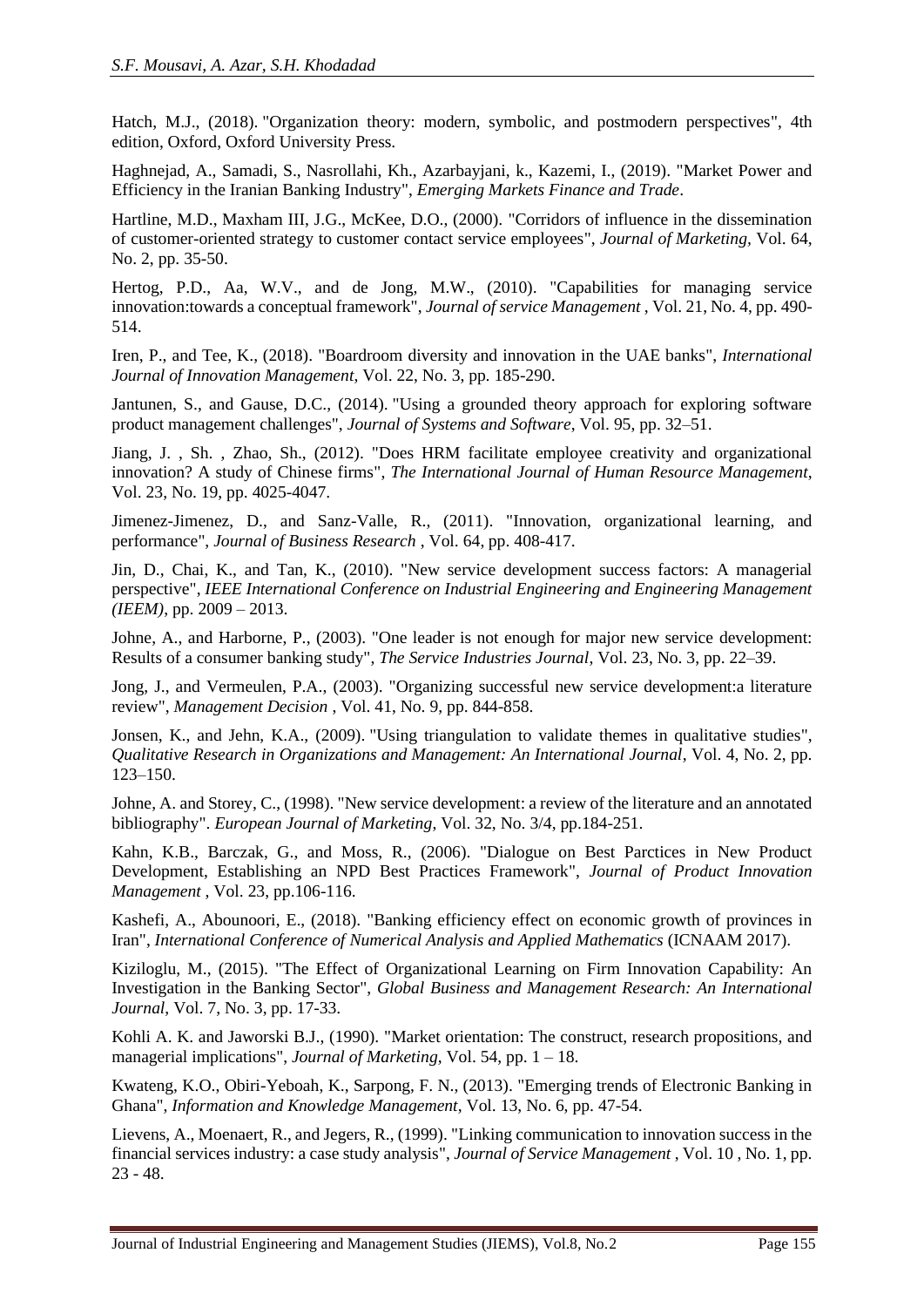Lovelock, C., and Wirtz, J., (2004). Services Marketing: People, Technology and Strategy, (5th Ed.), Pearson Prentice Hall, New Jersey.

[Mahmoud, M.,](https://www.emerald.com/insight/search?q=Mahmoud%20Abdulai%20Mahmoud) [Blankson, C.,](https://www.emerald.com/insight/search?q=Charles%20Blankson) [Owusu-Frimpong, N.,](https://www.emerald.com/insight/search?q=Nana%20Owusu-Frimpong) [Nwankwo, S.](https://www.emerald.com/insight/search?q=Sonny%20Nwankwo) and [Trang, T.,](https://www.emerald.com/insight/search?q=Tran%20P.%20Trang) (2016). "Market orientation, learning orientation and business performance: The mediating role of innovation", *[International Journal of Bank Marketing](https://www.emerald.com/insight/publication/issn/0265-2323)*, Vol. 34, No. 5, pp. 623-648.

Maree, L., McKenzie, K., (2015). "Exploring the elements of strategic innovation drivers in South African banks", *Journal of Economic and Financial Sciences* , Vol. 8, No. 2, pp. 604-620.

Martovoy, A., and Mention, A.-L., (2016). "Patterns of new service development processes in banking", *International Journal of Bank Marketing*, Vol. 34, No. 1, pp. 62–77.

Martovoy, A., Mention, A.-L., and Torkkeli, M., (2012). "Role of the inbound open innovation in banking services", *Proceedings of the 2nd Innovation for Financial Services Summit*. Luxembourg.

McAdam, R., McClelland, J., (2002). "Individual and team based idea generation within innovation management: organizational and research agendas", *European Journal of Innovation Management*, Vol. 5, No. 2, pp. 86-97.

Melton, H.L., and Hartline, M.D., (2010). "Customer and Frontline Employee Influence on New Service Development Performance", *Journal of Service Research* , Vol. 13, No. 4, pp. 411-425.

Menor, L.J. and Roth, A.V., (2007). "New service development competence in retail banking:construct development and measurement validation", *Journal of Operations Management*,Vol. 25, pp. 825-46.

Menor, L.J., Tatikonda, M., and Sampson, S. E., (2002). "New service development: Areas for exploitation and exploration", *Journal of Operations Management*, Vol. 20, pp. 135–157.

Mention, A.L., (2010). "Co-operation and co-opetition as open innovation practices in the service sector: Which influence on innovation novelty?", *Technovation*, Vol. 31, pp. 44–53.

Meyer, M.H., and DeTore, A., (1999). "Product Development for Services. The Academy of Management Executive", Vol. 13, No. 3, pp. 64-76.

Naranjo-Gil, D., (2009). "The influence of environmental and organizational factors on innovation adoptions: Consequences for performance in public sector organizations", *Technovation*, Vol. 29, No. 12, pp. 810–818.

Nejad, M., (2016). "Research on financial services innovations. International Journal of Bank Marketing", Vol. 34, No. 7, pp. 1042–1068.

Nekrep, M., (2013). "Innovativeness of banks and insurece companies in developing markets: Guidelines for success, Our Economy". Vol. 59, No. 3–4, pp. 39–49.

Oldenboom, N., and Abratt, R., (2000)."Success and failurefactors in developing new banking and insurance services in South Africa", *International Journal of Banking Marketing*,Vol. 18 No. 5, pp. 233-45.

Parker, L. and Roffey, B., (1997). "Back to the Drawing Board: Revisiting Grounded Theory and the Everyday Accountant's And Manager's Reality." *Accounting, Auditing and Accountability Journal,* Vol. 10, No. 2, pp. 212-247.

Patton, M.Q., (2002). Qualitative Research and Evaluation Methods, (3rd ed.). Thousand Oaks, CA, USA:Sage Publications.

Pearson, A.W., (1991). Managing innovation: an uncertainty reduction process. Managing innovation, 18-27.

Plakoyiannaki, E., (2005). "How Do Organizational Members Perceive CRM? Evidence from a U.K. Service Firm". *Journal of Marketing Management*, Vol. 21, No. 3/4, pp. 363-392.

Powell, R., (1999). "Recent trends in research: a methodological essay", *Library and Information Science Research*, Vol. 21, No. 1, pp. 91-119.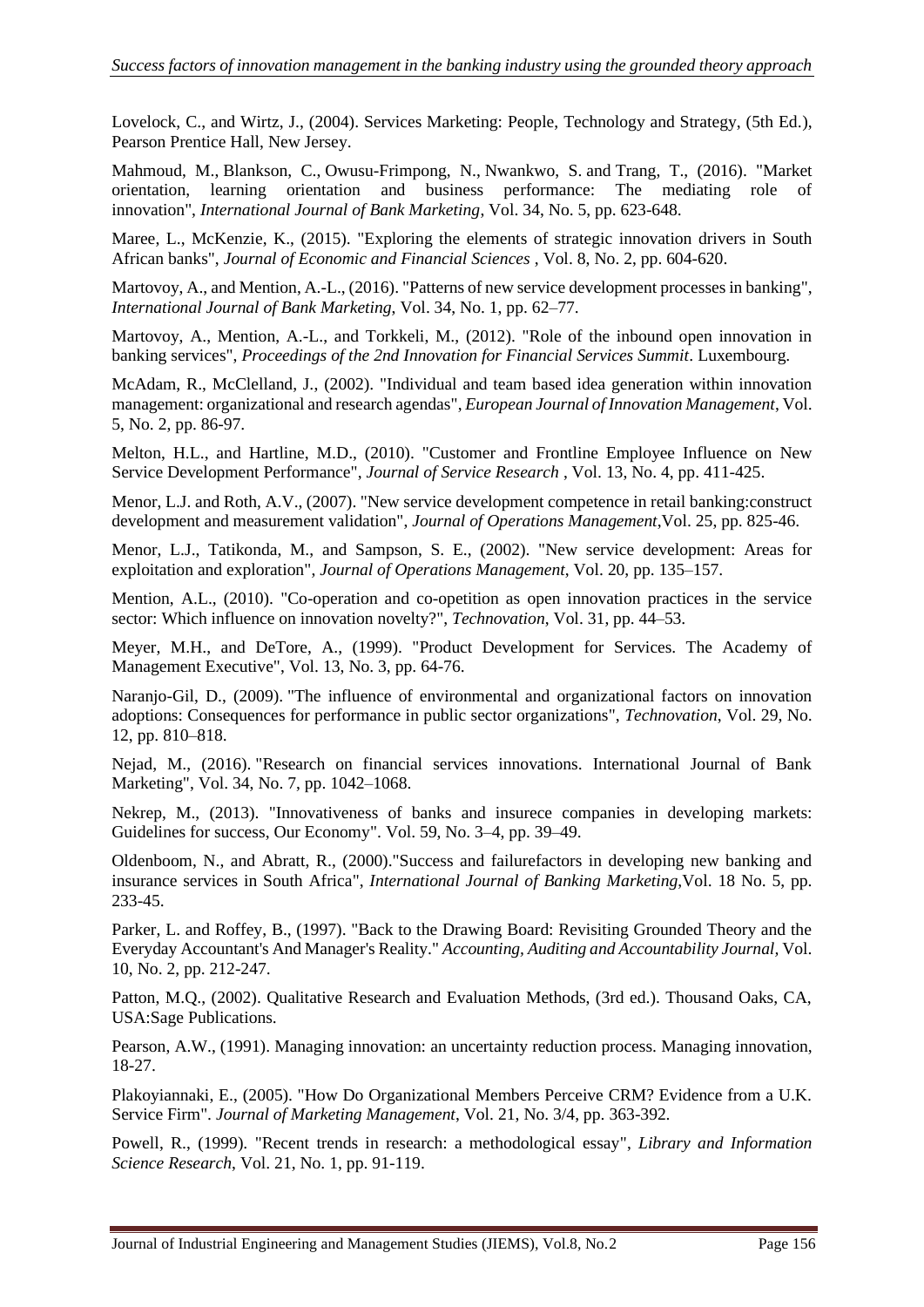Prajogo, D. I., and Ahmed, P. K. (2006). "Relationships between innovation stimulus, innovation capacity, and innovation performance", *R&D Management*, Vol. 36, No. 5, pp. 499-515.

Qureshi, H., (2018). "Theoretical Sampling in Qualitative Research: A Multi-Layered Nested Sampling Scheme". *International Journal of Contemporary Research and Review*. Vol. 9.

Rega, F. Gi., (2017). "The bank of the future, the future of banking - An empirical analysis of European banks", *SSRN Electronic Journal*.

Ros, E.M., and Sintes, F.O., (2012). "Training plans, manager's characteristics and innovation in the accommodation industry", *International Journal of Hospitality Management*, Vol. 31, No. 3, pp. 686- 694.

Saldana, J., (2013). The coding manual for qualitative researchers, 2nd edition., Sage, London.

Scarbrough, H., (2003). "Knowledge management, HRM and the innovation process", *International Journal of Manpower*, Vol. 24, No. 5, pp. 501-516.

Scornavacca, E., and Hoehle, H., (2007). "Mobile banking in Germany: a strategic perspective", Int. J. *Electronic Finance*, Vol. 1, No. 3, pp. 304–320.

Scott, C., and Medaugh, M., (2017). "Axial Coding. The International Encyclopedia of Communication Research Methods", pp. 1–2.

Seegy, U., Gleich, R., Wald, A., Mudde, P., and Motwani, J., (2008). "The management of service in novation: an emprical investigation", *International Journal of Service and operations Management* , Vol. 4 , No. 6, pp. 672-686.

Şimşek, M. Ş., and Akin, H.B., (2003). Teknoloji yönetimi ve örgütsel değişim. Ankara: Çizgi Kitabevi.

Singer, D., Avery, A., and Baradwaj, B., (2008). "Management innovation and cultural adaptivity in international online banking", *Management Research News*, Vol. 31, No. 4, pp. 258–272.

Singh Panesar, S., and Markeset, T., (2008). "Development of a framework for industrial service innovation management and coordination", *Journal of Quality in Maintenance Engineering*, Vol. 14, No. 2, pp. 177–193.

Song, L.Z., Song, M., and Di Benedetto, C.A., (2009). "A Staged Service Innovation Model", *Decision Sciences* , Vol. 40, No. 3, pp. 571-599.

Storey, C.D., and Easingwood, C.J., (1996). "Determinants of new product performance: A study in the financial service sector", *International Journal of Service Industry Management* , Vol. 7, No.1, pp. 32- 55.

Storey, C., Cankurtaran, P., Papasthopoulou, P., and Hultink, E.J., (2016). "Success factors for service innovation: a meta-analysis", *Journal of Product Innovation Management*, Vol. 33 , No. 5, pp. 527- 548.

Strauss, A., Corbin, J.M., (1990). Basics of qualitative research, Grounded theory procedures and techniques. Newbury Park, CA: Sage.

Strauss, A,. and Corbin, J., (1998). Basics of Qualitative Research: Techniques and Procedures for Developing Grounded Theory. London: Sage Publications.

Takhar, and Ghorbani, A., (2014). Market Research Methodologies: Multi-Method and Qualitative Amandeep Approaches A volume in the Advances in Marketing, Customer Relationship Management, and E-Services (AMCRMES) Book Series.

Tan, M. and Teo, T.S.H., (2000). "Factors influencing the Adoption of Internet Banking", *Journal of Association for Information Systems*: Vol. 1, No. 1.

[Taghizadeh, S.,](https://www.emerald.com/insight/search?q=Seyedeh%20Khadijeh%20Taghizadeh) [Rahman, S.](https://www.emerald.com/insight/search?q=Syed%20Abidur%20Rahman) and [Hossain, M.,](https://www.emerald.com/insight/search?q=Md.%20Mosharref%20Hossain) (2018). "Knowledge from customer, for customer or about customer: which triggers innovation capability the most?", *[Journal of Knowledge Management,](https://www.emerald.com/insight/publication/issn/1367-3270)*  Vol. 22 No. 1, pp. 162-182.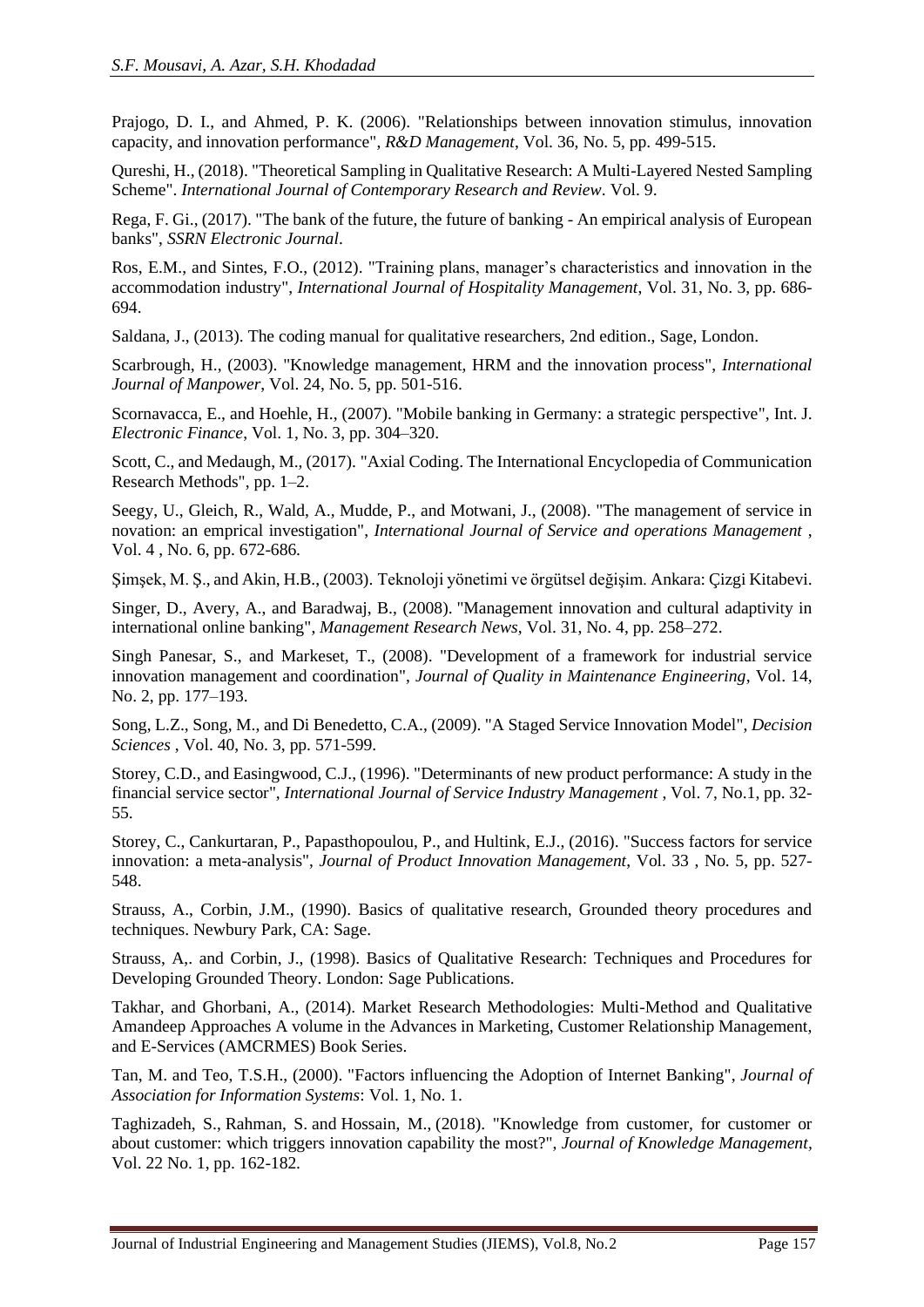Taherparvar, N., Esmaeilpour, R., and Dostar, M., (2014). "Customer knowledge management, innovation capability and business performance: a case study of the banking industry", *Journal of Knowledge Managemen*t, Vol. 18, No. 3, pp. 591–610.

Tahir, S., Shah, S., Arif, F., Ahmad, G., Aziz, Q., and Ullah, M., (2018). "Does financial innovation improve performance? An analysis of process innovation used in Pakistan", *Journal of Innovation Economics and Management*, Vol. 27, No. 3, pp. 195-214.

Thomke, S., (2003). "R and D comes to services: Bank of America's pathbreaking experiments", *Harvard Business Review*, Vol. 81 No. 4, pp. 70-79.

Tipu, S., (2011). "Academic publications on innovation management in banks 1998-2008 research note", *Innovation: Management, Policy and Practice*, Vol. 13, No. 2, pp. 236 -260.

Tipu, [Awais Ahmad, S.,](https://www.emerald.com/insight/search?q=Syed%20Awais%20Ahmad%20Tipu) (2014). "Employees' involvement in developing service product innovations in Islamic banks: An extension of a concurrent staged model", *[International Journal of Commerce and](https://www.emerald.com/insight/publication/issn/1056-9219)  [Management](https://www.emerald.com/insight/publication/issn/1056-9219)*, Vol. 24 No. 1, pp. 85-108.

Turulja, L., and Bajgorić, N., (2016). ["Innovation and information technology capability as antecedents](https://ideas.repec.org/a/zna/indecs/v14y2016i2p148-156.html)  [of firms' success"](https://ideas.repec.org/a/zna/indecs/v14y2016i2p148-156.html), *[Interdisciplinary Description of Complex Systems,](https://ideas.repec.org/s/zna/indecs.html)* Vol. 14, No. 2, pp.148-156.

Uzkurt, C., Kumar, R., Kimzn, H. S., and Eminoglu, G., (2013). "Role of innovation in the relationship between organizational culture and firm performance: A study of the banking sector", *European Journal of Innovaton Management* , Vol. 16, No. 1, pp. 92-117.

Vermeulen, M., (2004). "Managing product innovation in financial services firms", *Scandinavian Journal of Management*, Vol. 18, pp. 155-71.

Vollstedt, M. , Rezat, S., (2019). An Introduction to Grounded Theory with a Special Focus on Axial Coding and the Coding Paradigm.

Wang, R.-T., and Lin, C.-P., (2012). "Understanding innovation performance and its antecedents: A socio-cognitive model", *Journal of Engineering and Technology Management* , Vol. 29, 2pp. 10-225.

Wang, H., Yen, Y., Tsai, Ch., Lin Y., (2008). "An empirical research on the relationship between human capital and innovative capability: A study on Taiwan's commercial banks", *Total Quality Management*, Vol. 19, No. 11, pp. 1189–1205.

Wang, Q., Zhao, X., and Voss, C., (2016). "Customer orientation and innovation: A comparative study of manufacturing and service firms", *International Journal of Production Economics*, Vol. 171, pp. 221–230.

Winne, S.D., Sels, L., (2010). "Interrelationships between human capital, HRM and innovation in Belgian start-ups aiming at an innovation strategy", *The International Journal of Human Resource Management*, Vol. 21, No. 11, pp. 1863-1883.

Yin, R.K., (2003), Case study research. Design and methods. London: Sage.

Youndt M.A., Snell S.A., Dean, J.W., Lepak, D.P., (1996). "Human resource management, manufacturing strategy and firm performance", *Academic Management Journal*, Vol. 46, No. 6, pp. 740-751.

Zhang, Y., Sun, J., Yang, Z., Wang, Y., (2020). "Critical success factors of green innovation: Technology, organization and environment readiness", *Journal of Cleaner Production* .